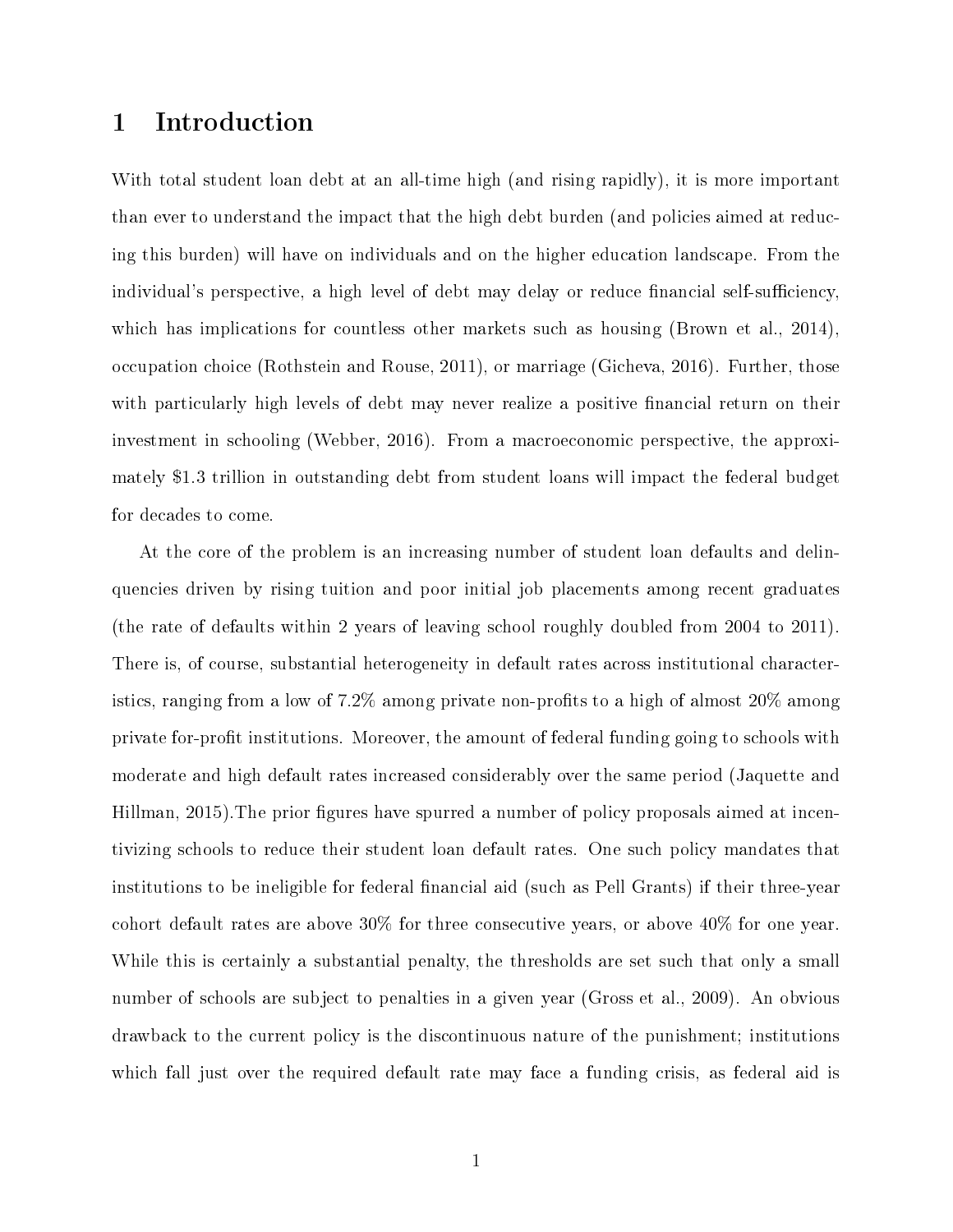crucial to the operation of many institutions.<sup>1</sup> Similarly, students at these institutions will now be without a needed source of funding, even those for whom the education would have benefited. A second drawback is that this type of policy provides no incentives to improve student outcomes for those institutions which have default rates far from the cutoff.

Another recently proposed policy to reduce defaults and overall student loan debt is to force schools to pay for a portion of the debt accrued by students who default on (or alternatively fail to repay any of the principal) their student loans,<sup>2</sup> also known as risksharing. The most basic risk-sharing system would impose a penalty equal to some proportion (e.g. 20%) of the student loan debt accrued by an institution's students which is later defaulted upon. While a policy of risk-sharing has received much less attention than federal aid eligibility cutoffs, it may be a theoretically more appealing option since it does not suffer from the drawbacks listed above. First, students are not deprived of the opportunity to receive federal funds or forced to attend a less conveniently located school (if one even exists). Second, replacing the sharp discontinuity with a smooth punishment function incentivizes all schools to lower their default rates, not just the worst offenders. There are, however, potential downsides which are shared by both policies. Institutions could pass additional costs onto students in the form of higher tuition and/or reduce the number of students admitted. Furthermore, schools could effectively "credit-rate" potential students in an effort to avoid admitting students who are likely to have trouble repaying any accrued student loan debt.

This paper evaluates the response of postsecondary institutions to various risk-sharing policies both in terms of tuition and enrollment. This is accomplished by incorporating the parameters from cost function estimates into a simple model of university behavior based on monopolistic competition. I also present updated estimates of the returns to scale and scope among university outputs in order to look at a possible loss of allocative efficiency under a

<sup>&</sup>lt;sup>1</sup>Darolia (2013) provides evidence from a regression discontinuity design of enrollment declines, particularly among for profits and community colleges, following a loss of federal loan eligibility.

<sup>&</sup>lt;sup>2</sup>See the white paper by Senator Lamar Alexander (http://www.help.senate.gov/imo/media/Risk\_Sharing.pdf) for a detailed description of the many risk-sharing proposals being considered by Congress.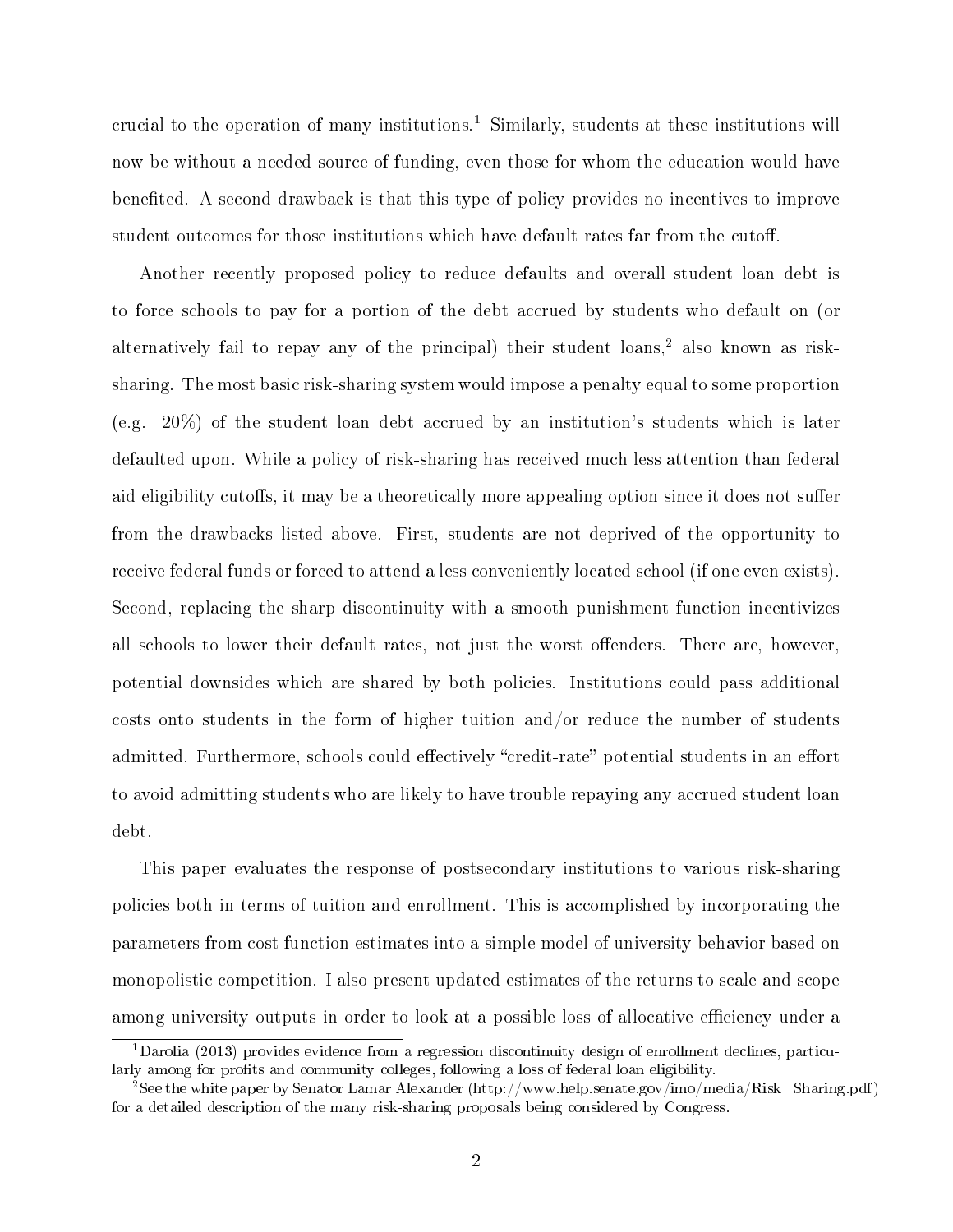risk-sharing program.

I find that even under pessimistic assumptions about the degree of reform schools are able to achieve, a risk-sharing program could bring about a sizable reduction in total student loan debt. However, such savings would likely come at a cost of modestly higher tuition rates among institutions with low rates of loan repayment and large student loan balances (predominantly the for-profit sector), a tradeoff which policymakers should consider when designing the program. Furthermore, I find no evidence that there would be a significant loss of economic efficiency if students are induced to enter a different educational sector as a result of a risk-sharing program.

The paper is constructed as follows: Section 2 discusses the previous literature. Section 3 describes the data and empirical methodology used to estimate institutional cost functions and responses. Section 4 provides a discussion of the findings and their implications, and Section 5 concludes.

### 2 Previous Literature

This section presents a brief summary of the literatures which are touched on by this paper. For a broader overview of the higher education fiscal landscape, see Ehrenberg  $(2012)$  or Ehrenberg (2014).

A central focus of this paper is the estimation of cost functions among higher education institutions. The seminal paper in this literature is Cohn et al. (1989), the first study to estimate cost function parameters for institutions of higher education and translate these parameters into the economically meaningful measures of economies of scale and scope. A number of studies have utilized the framework from Cohn et al. (1989) to provide similar measures for institutions in different countries or at different points in time (see Laband and Lentz  $(2003)$  or Sav  $(2011)$  to name just a few).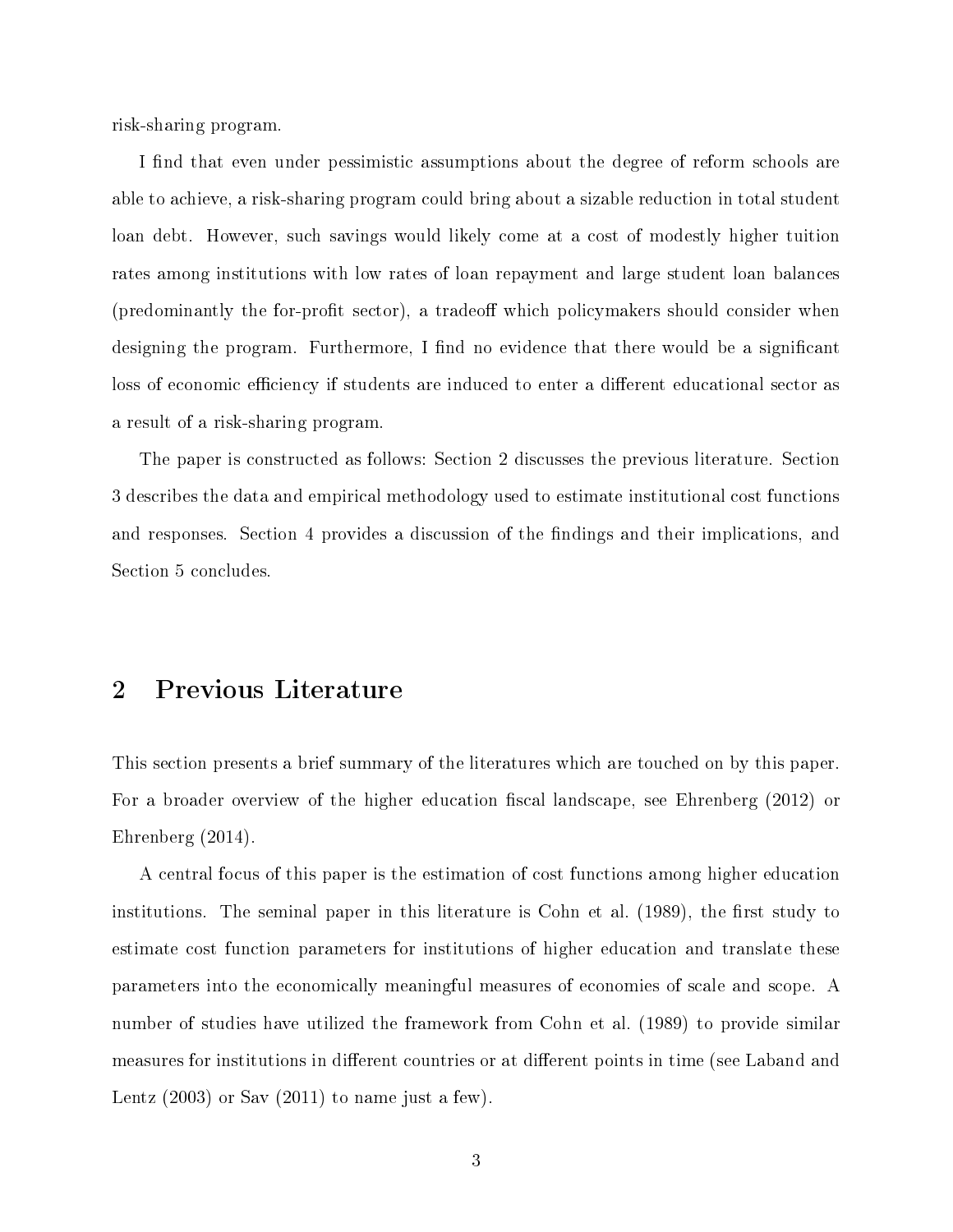Since defaults on student loans are disproportionately concentrated among for-profit institutions, much of the political discussion surrounding defaults has focused on schools in that sector. While the literature which focuses specifically on for-profit institutions is still relatively small, primarily due to a lack of high-quality data, there are several recent excellent studies which examine multiple aspects of the for-profit sector.

Cellini (2010) and Cellini and Goldin (2014) both illustrate the large role that federal student aid plays in the strategic decisions of for-profit institutions. Cellini  $(2010)$  finds that entry of new for-profit programs is directly tied to the availability and generosity of federal aid such as Pell Grants. A number of recent studies (Cellini and Goldin, 2014; Lucca et al., 2015; Turner, 2014) show that increases in the generosity of these programs leads to an increase in tuition (although the rate of pass-through varies by institution-type and methodology used), particularly at for-profit institutions. This represents compelling evidence in support of the so-called "Bennett Hypothesis", and important evidence which supports the model of institution behavior which is used in this paper.

Recent work also tends to find that the costs (Cellini, 2012) and benefits (Cellini and Chaudhary,  $2014$ ; Lang and Weinstein,  $2013$ ) of attending a for-profit college tend to be less favorable to students relative to other sectors. However, it is important to note there is selection along several dimensions into attending a for-profit university, and that not all groups have equal access to all educational sectors (Chung, 2012).

The current paper also has substantial overlap with the growing body of research on student loans. For an excellent survey of both the practical and academic sides of student loans, see Avery and Turner (2012). The strand of this literature which deals with default rates is the most relevant to the current study. Dynarski (1994) and Hillman (2014) examine the characteristics which correlate with eventual default on their loans, finding unsurprisingly that borrowers from low-income households, college dropouts, and those with the lowest post-college earnings were the most likely to default on their student loans. See also Hillman (2015) for an excellent overview of the recent research on the characteristics of students who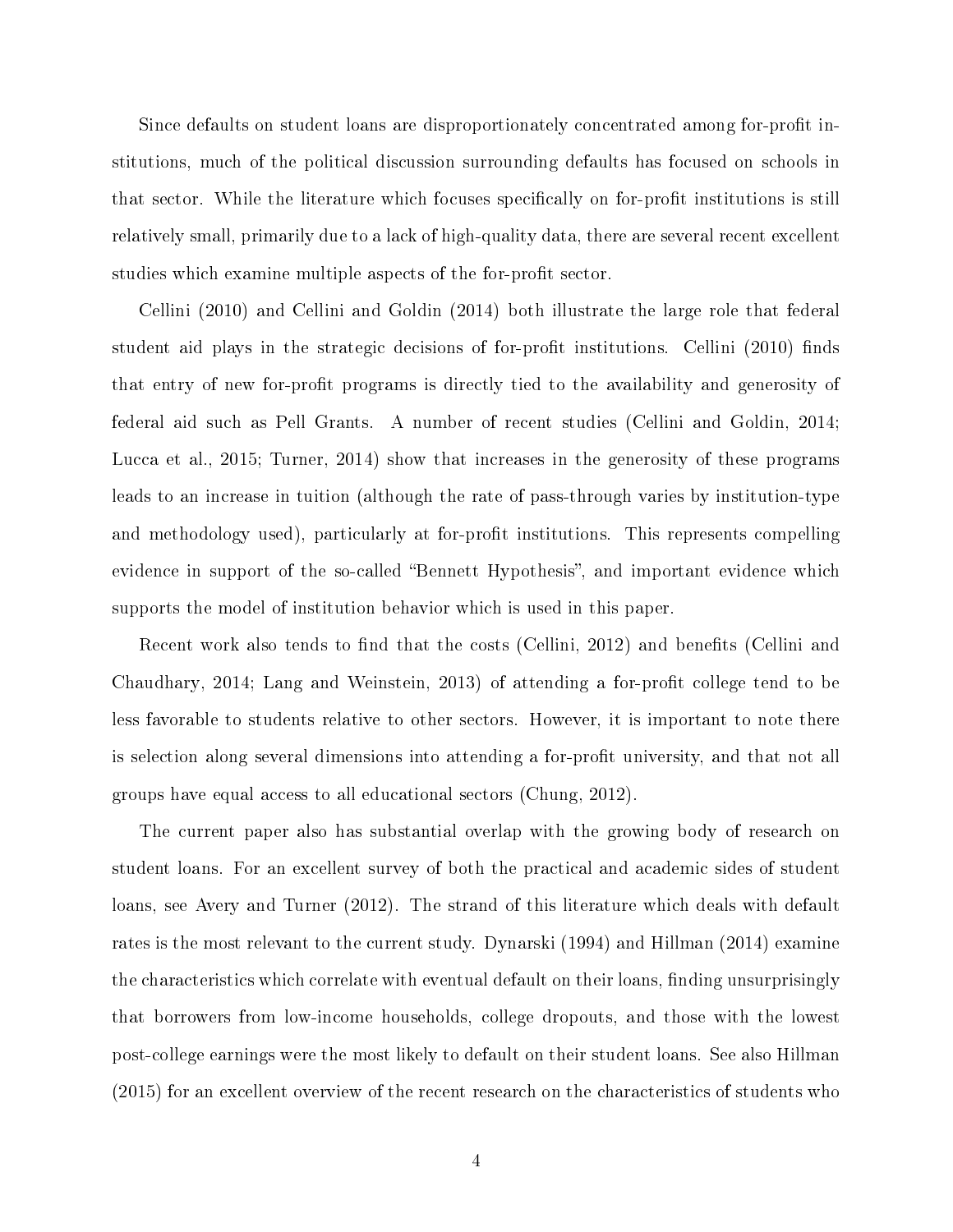take on student loan debt, the magnitude of debt borrowed, and the future consequences of such debt.

### 3 Data and Empirical Methodology

The data for this study are drawn from two primary sources, the Integrated Postsecondary Education Data System (IPEDS) and the College Scorecard. IPEDS is an administrative dataset of postsecondary institutions which contains information on the demographic and academic characteristics of each institution's student body as well as detailed data on costs and revenues. The College Scorecard is a recent initiative from the Obama administration which publishes institution-level data on students' debt and labor market outcomes.

The goal of this study is to predict how postsecondary institutions would respond to various student loan risk-sharing policies. This is accomplished in two steps: 1) estimate cost function parameters to obtain a marginal cost curve for each institution, and 2) use the cost curve estimates in a simple model of monopolistic competition to predict what the institutional response would be to a risk-sharing policy (modeled as a change in costs). Each step is described in turn below.

#### Cost Function Estimation

I estimate a panel data variant of the model originally estimated in Cohn et al. (1989), the seminal paper in the higher education cost function literature. Specifically, I estimate the following equation for each of ten institution types (Public Research, Private Research, Public Masters, Private Masters, Public 4-year, Private 4-year, Public 2-year, Private 2-year, For-profit 4-year, and For-profit 2-year).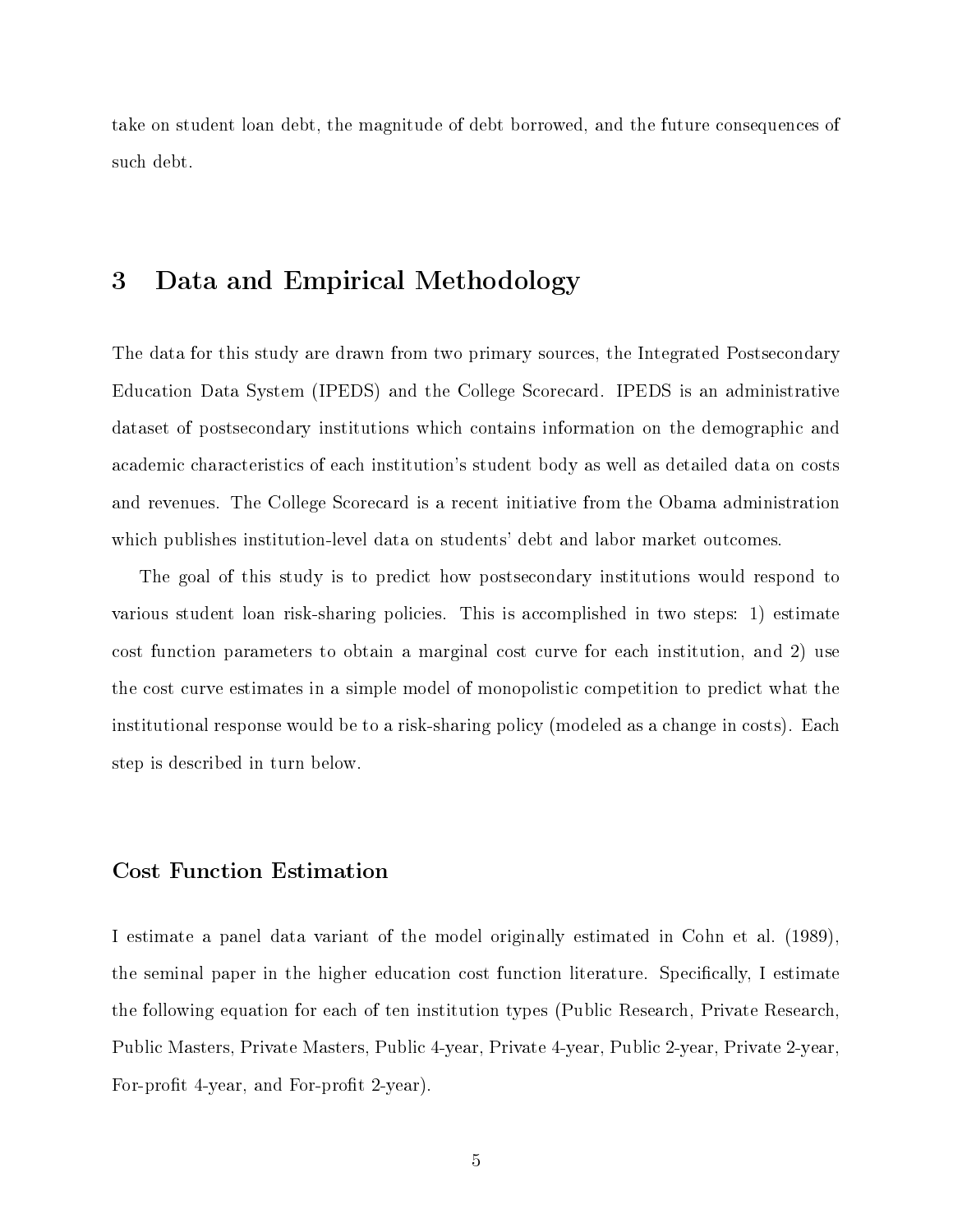$$
C_{it} = \alpha_0 + X_{it}\beta + \sum_j \gamma_j Y_{ijt} + (1/2) \sum_k \sum_j \delta_{jk} Y_{ijt} Y_{ikt} + \mu_i + \varepsilon_{it}
$$
(1)

C represents the total cost expended by institution i at time t. X is a vector of control variables (the average instructor's salary and year fixed effects), Y represents the total value of outputs j and k (where j and k both index undergraduate enrollment, graduate enrollment, and a measure of external research output),  $\mu_i$  denotes institution fixed effects, and  $\varepsilon_{it}$  is the usual error term. The above formulation effectively forms a quadratic in each output, as well as interactions between each output pair<sup>3</sup>. Output categories were excluded from samples where all, or nearly all, institutions had no positive values of the output (e.g. research or graduate enrollment for community colleges).

The analysis utilizes an unbalanced panel of institutions which cover the 1986-87 to 2012-13 academic years. Undergraduate and graduate enrollment are measured in full-time equivalent (FTE) students. Following Cohn et al. (1989), research output is measured as spending on external research administration.

While the main focus of this paper is not to generate estimates of institutional economies of scale and scope, these quantities are nonetheless useful when considering the optimal response to a change in costs. Following Cohn et al. (1989), I present updated estimates of ray economies of scale, product specific economies of scale, and economies of scope for each of the ten institutional types studied. These quantities are dened as follows:

Ray Economics of Scale (at time t) : 
$$
\frac{C_{it}}{\sum_{j} MC_{i}^{j} \times Output_{it}^{j}}
$$
 (2)

$$
Product Specific Economics of Scale (for product j at time t): \frac{C_{it} - C_{it}^{-j}}{MC_{i}^{j} \times Output_{it}^{j}}
$$
(3)

<sup>3</sup>Other parameterizations were tested, including a quartic in each output category and a translog cost function. Results are available upon request.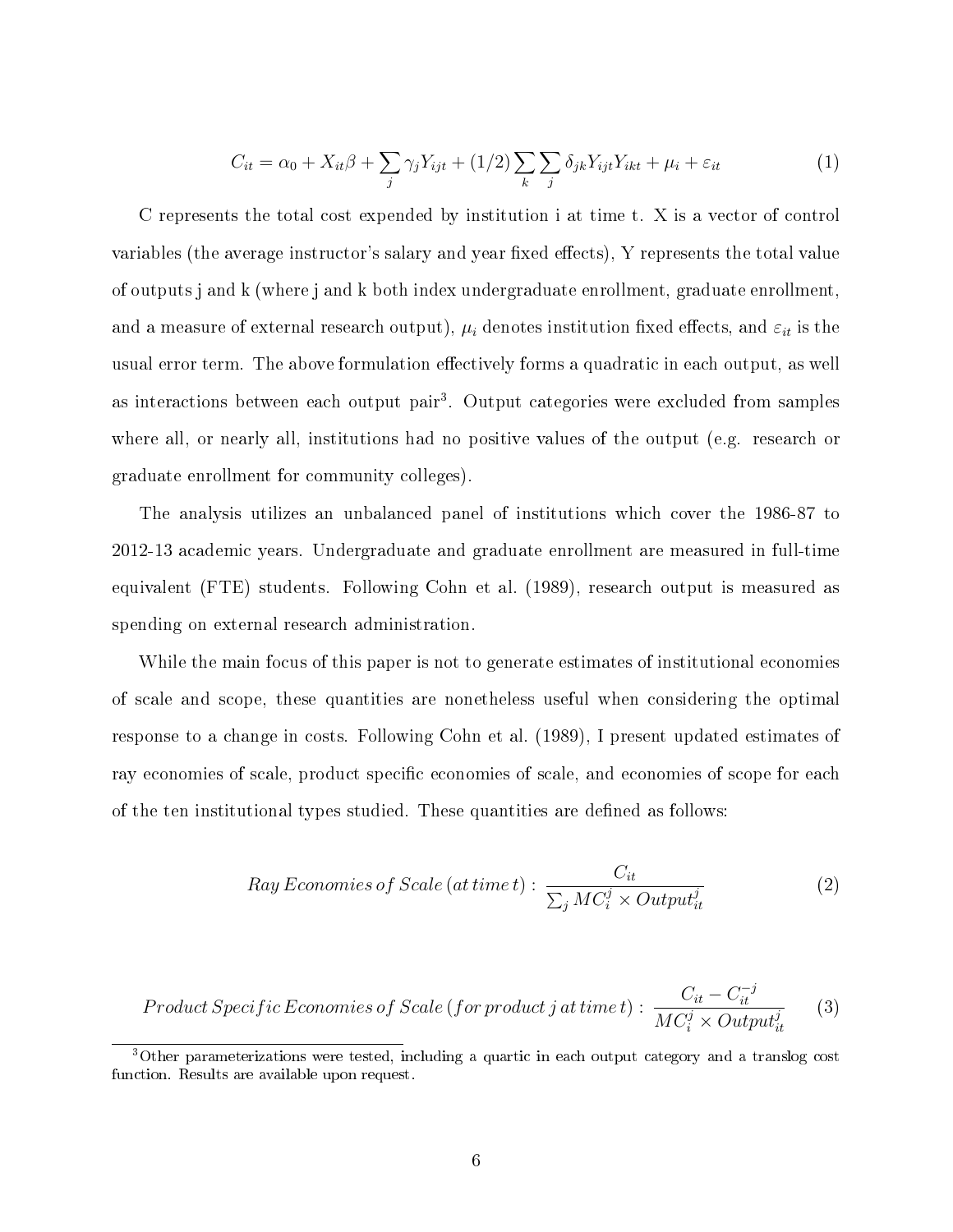$$
Economics of Score (for product j at time t): \frac{C_{it}^{j} + C_{it}^{-j} - C_{it}}{C_{it}} \tag{4}
$$

Ray economies of scale represent the impact on cost of a proportional increase of all products (i.e. undergraduate teaching, graduate teaching, and research), and are equivalent to product specific economies in the case of single-product firms. In the notation above, quantities with a superscript j refer to the item specific to product j (e.g. the marginal cost of undergraduate teaching), and quantities with a superscript -j refer to the item specific to all products except j (e.g. the total cost of all products except undergraduate teaching). The quantities above are calculated based on the estimates from Equation (1).

#### Estimating Institutional Responses

To predict how institutions will respond to a program such as risk sharing, we must first posit a model for their optimal choice of output. In this paper, I assume that firms make decisions based on a simple model of monopolistic competition, where they choose output (e.g. undergraduate teaching) and price (tuition) based on marginal cost, marginal revenue, and demand.

At first glance, a model based on profit maximization may seem inappropriate for schools in the nonprofit sector. However, I assume that each institution's current output and price combination represents an optimal allocation, and only assume that institutions will respond to small changes in costs in a profit-maximizing manner. In this way, my strategy makes no assumptions about what objective function institutions are attempting to maximize in a global sense (e.g. profit, prestige, research, school rank), but only assumes that they will respond to a small increase in costs in a way which minimizes the negative impact on their budgets. While the validity of this assumption still likely varies across institutional type, it is relatively unrestrictive in that many institutions are currently under substantial budgetary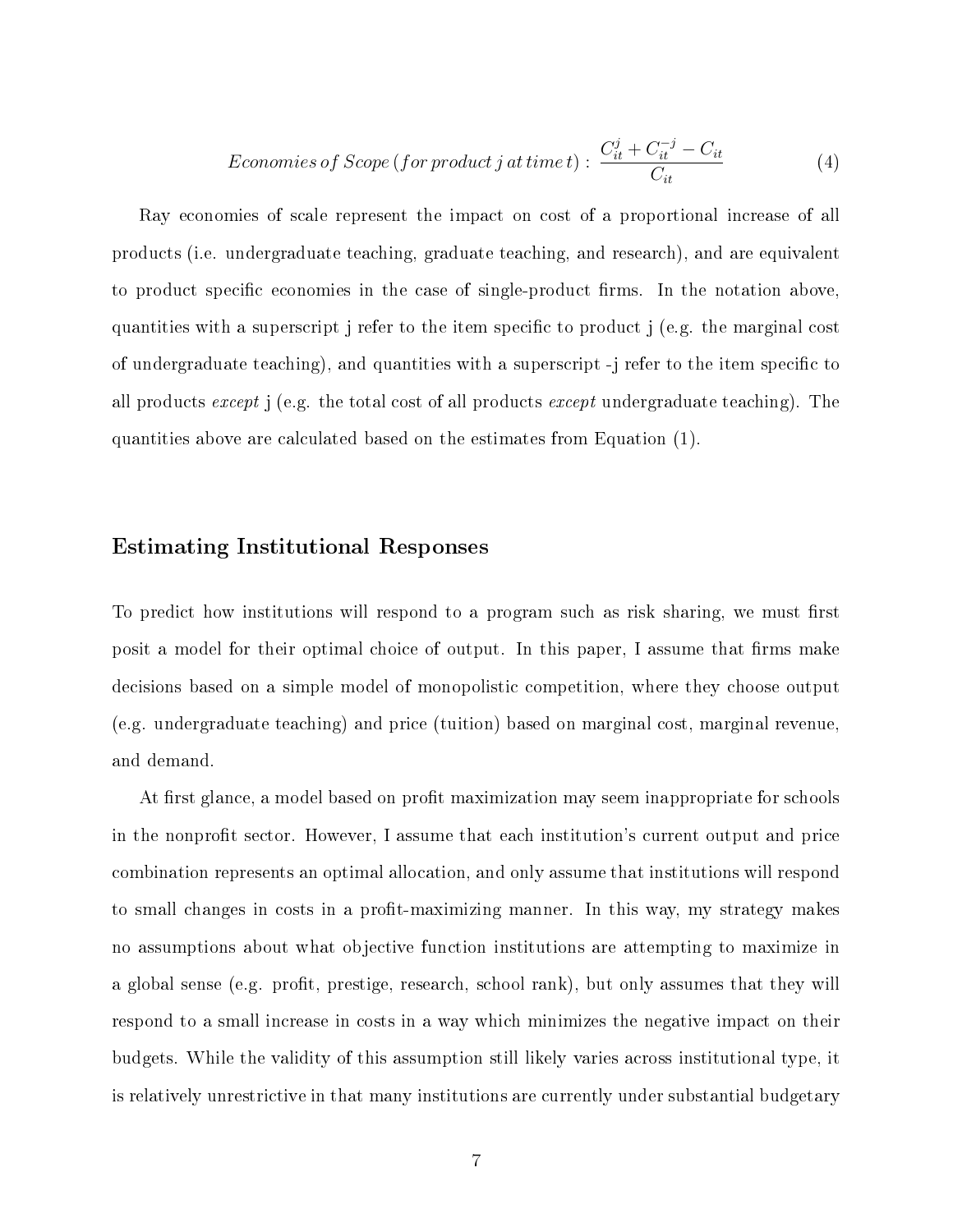pressure and likely do take costs into account when making strategic decisions.

In a sense, assuming a model of monopolistic competition is akin to assuming that the "Bennett Hypothesis" holds. As noted above, the recent evidence is strongly in favor of this point among for-profit institutions (Cellini and Goldin, 2014). The evidence on other sectors of higher education still seems to support some degree of "Bennett Hypothesis" response, although the evidence is more mixed when examining in-state tuition at public universities (Long, 2004; Stingell and Stone, 2007; Turner, 2014). Despite this mixed evidence for institutions in the nonprofit sector, I would still argue that a model of monopolistic competition is an appropriate tool for the purpose of this policy simulation because it will produce estimates which can be interpreted as upper bounds on the unintended consequences of risk-sharing.

The first step in my simulation is to assume that the observed undergraduate enrollment and tuition levels are the result of the institution maximizing their objective function, which may or may not be entirely based on profit maximization. Since the goal of this paper is to predict how institutions would respond to a risk-sharing system, the methodology I propose does not need to impose an assumption that institutions are profit maximizing. only that the *change* in their behavior is based solely on financial concerns. For example, imagine the standard monopolistic competition graph where an institution is enrolling 1,000 more students past the intersection of MC and MR. This is how we might expect many, if not all, non-profit institutions to behave (higher enrollment and lower tuition than would be predicted by the intersection of MC and MR). A risk sharing program is implemented, shifting MC upward, making the current enrollment 1,050 students past the intersection of the new MC and MR curves. The procedure I describe below would estimate that the institutional response to risk sharing would be a decline in enrollment of 50 students. In this way, my model is considerably less restrictive than assuming profit maximization in that I only assume the local response, as opposed to the global position, is based on purely budgetary motives.

Based on the estimates from Equation (1), I can construct an approximation to the slope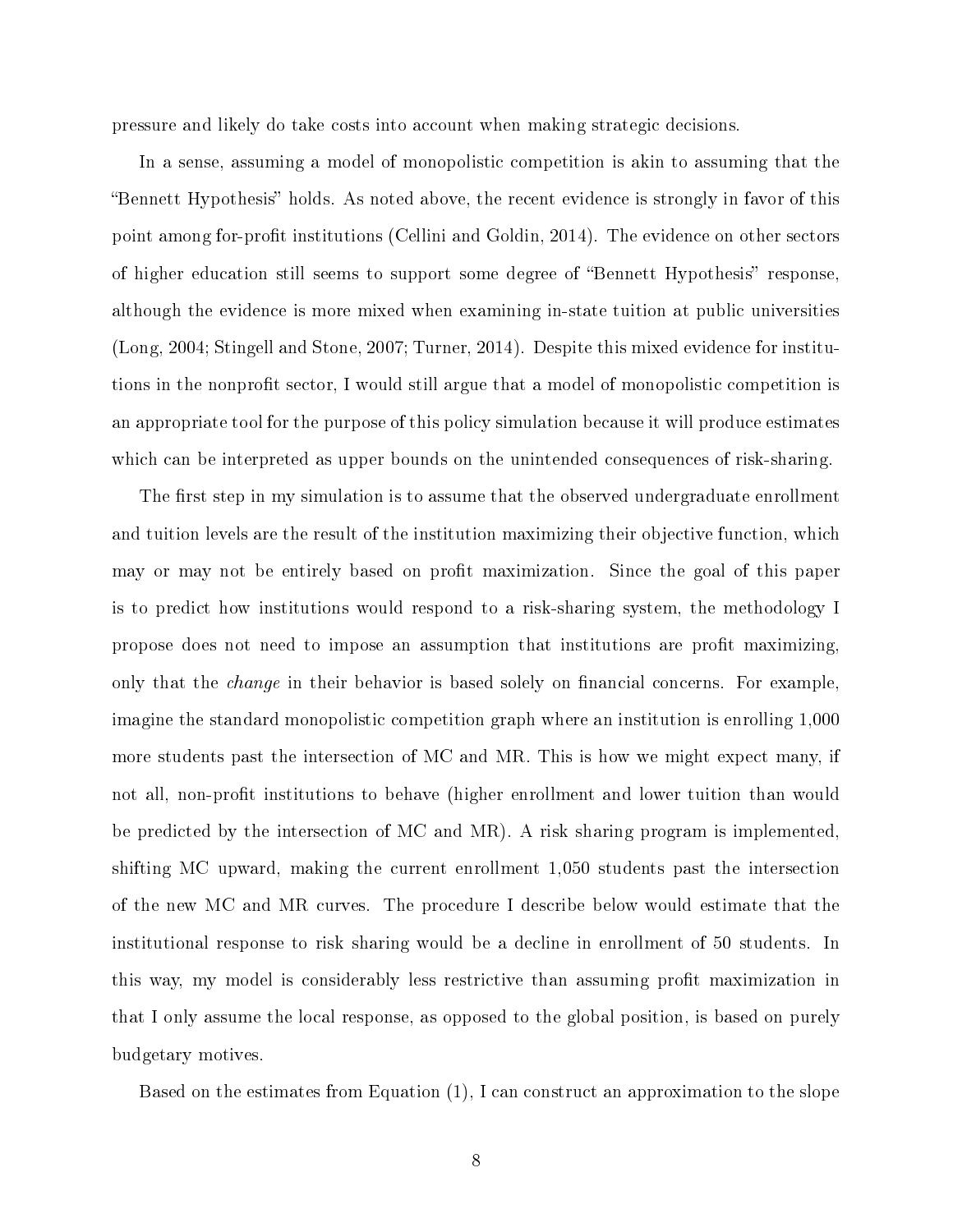of each institution's marginal cost curve by taking the second derivative of the cost function with respect to undergraduate enrollment (the output which this paper will focus on). In order to produce an estimate of the elasticity of the demand curve, I use a standard profit maximization result which relates price (tuition) to marginal cost to infer this elasticity.<sup>4</sup> In order to increase the precision of the simulation, I use the median implied elasticity at the institutional type (each of 10 categories) rather than use a separate elasticity for each institution. As a robustness check (and in earlier versions of this paper), I have also simulated the effects of a risk-sharing program using a variety of elasticities which have been estimated in the college choice literature. The results presented in this paper closely match those which use the median elasticity from the prior literature.

In order to assess the response of the institution to a risk-sharing program, I then shift the marginal cost curve up according to the following equation:

$$
MC_{new} = \hat{MC} + riskpenalty \times (1 - %repayment) \times % loan \times average loan \tag{5}
$$

where  $\hat{MC}$  is the estimated marginal cost curve derived from Equation (1), riskpenalty is the fraction of unpaid loan balances costs the institution is asked to pay for, %repayment is the fraction of students who have made some progress in paying down their principal loan balance over the past 6 months, %loan is the share of each institution's students who receive student loans, and averageloan is the average dollar value of the loans held by students with a loan. Data on student loan repayment rates at the institutional level is obtained from the most recent wave of the College Scorecard. Finally, the predicted enrollment following risk sharing implementation is obtained by calculating the intersection of the new marginal cost curve and the original marginal revenue curve, and then adjusting based on how far the original enrollment diverged from the original MC and MR intersection. To restate the example above, if original enrollment is 1,000 in excess of the original profit maximizing enrollment, and original enrollment is  $1,050$  in excess of the new profit maximizing enrollment,

 $\frac{4}{MC} = \frac{\eta}{1+\eta}$  where  $\eta$  is the elasticity of demand.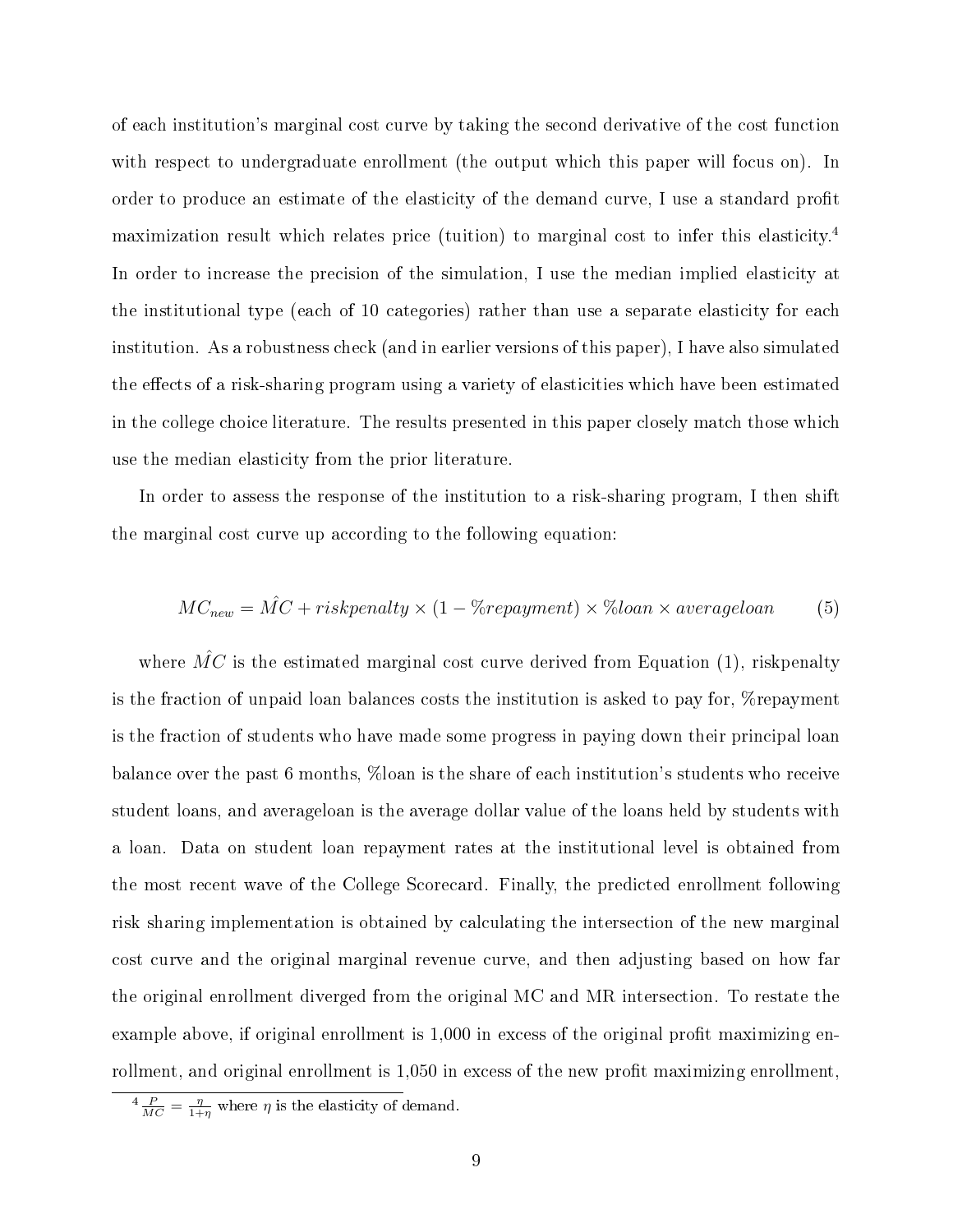then my model would anticipate an enrollment decline of 50 students. The new tuition level is calculated in a similar manner.

While the cost function estimation utilizes data from the entire IPEDS panel in order to obtain the most precise cost parameters possible, the simulations use only the last year of IPEDS/College Scorecard data (2013-2014). Since the purpose of this step is to produce a prediction of how universities would respond to the implementation of a risk-sharing system, the most policy-relevant responses are certainly those which correspond to contemporaneous institutional characteristics.

One final important note is that the analyses below assume that the risk-sharing penalty is based on repayment rates as opposed to default rates, which have traditionally been used in accountability metrics. While both measures conceptually capture students' postschool financial success, there are important differences. A cohort default rate measures the proportion of students who default (fail to make any payment over a nine month period) with a given number of years after leaving school. Although default is an important signal of nancial distress, it only captures worst-case scenario events, and ignores students who are struggling to repay their loan but remain outside of technical default. Repayment rates, on the contrary, measure the proportion of students who have paid down at least part of the principal loan balance. This metric is thus both a better overall indicator of students' financial status and also less susceptible to gaming by colleges.<sup>5</sup> The simulations below specifically use the 3-year repayment rate, in other words the proportion of students who have made progress paying down their principal balance within 3 years of leaving school.

 $5$ Institutions may place financially distressed students in deferment or forbearance programs to avoid a technical default. See the following piece in the Chronicle of Higher Education for a description this practice. http://chronicle.com/article/Group-Questions-Tactics/133990/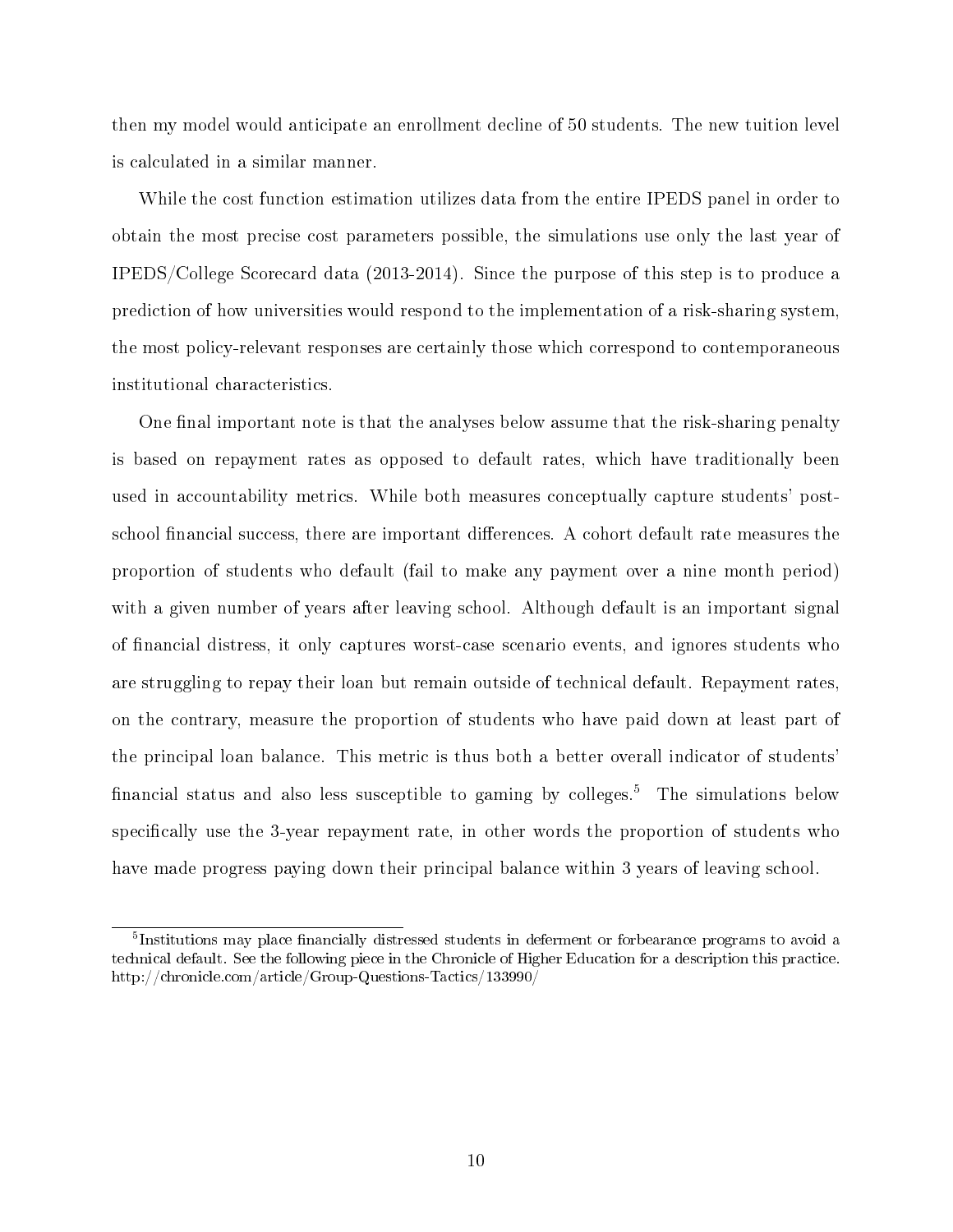### 4 Results

Table 1 presents summary statistics for each of the ten institution types. All of the data come from IPEDS with the exception of the 3-year default rate, which is obtained from the Department of Education at the institution-type level. The substantial differences among the observable characteristics of institutions underscores the need to estimate all models separately by institution type. Of particular interest to this study are the differences in the student loan variables. The average loan amount at for-profit institutions is roughly double that of public institutions. The disparity grows even larger when taking into account that about four out of 5 students attending for-profit institutions receive student loans, while less than half of the student body at the typical public institution takes on debt (and only 11% of students at public 2-year schools). These figures are important for interpreting the results below.

Coefficient estimates and standard errors (clustered at the institution level) from Equation  $(1)$  run separately on each institution type are shown in Table 2. The model fit is fairly strong for most institution types, and does not change much when other more flexible functional forms are utilized (e.g. quartic). Given that the focus of this paper is on predictions at individual institutions, a simpler functional form is actually preferable, since a quartic specification can lead to implausible responses for outlier institutions. While the estimates in Table 2 are not the focus of the paper (they are used to construct the marginal cost estimates), the results are in line with similar estimates from the prior literature (Cohn et al., 1989; Laband and Lentz, 2003; Sav, 2011).

Table 3 presents estimates of ray/product specific economies of scale and economies of scope for each institutional category. Each estimate represents the median institution's degree of scale or scope economies; standard errors are generated by bootstrapping the cost function regressions and scale/scope calculations together.

A value of greater than one for either ray or product specific economies of scale implies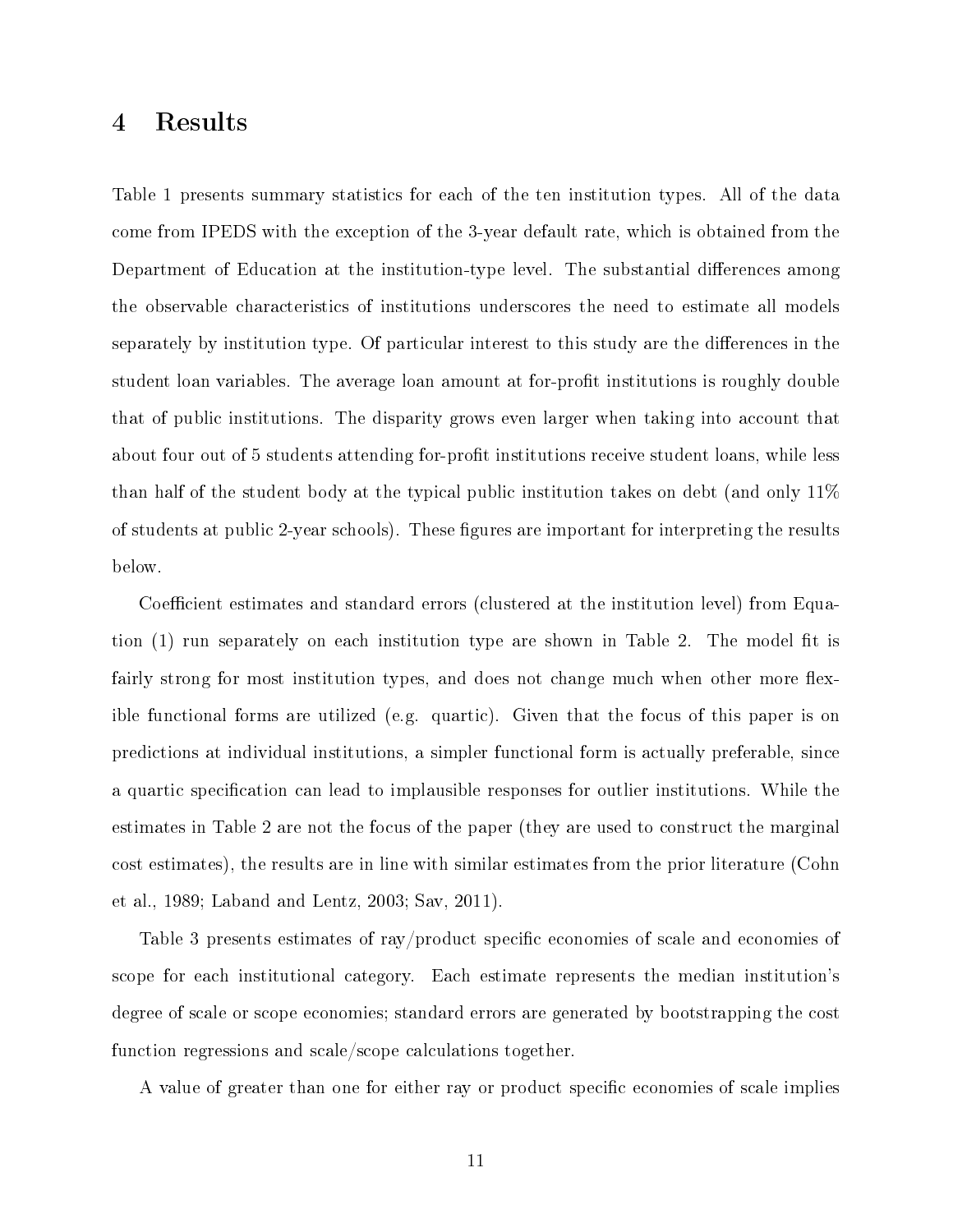increasing returns to scale, while a value of less than one implies diseconomies of scale. Economies (diseconomies) of scope exist when the estimate is positive (negative).

Several interesting results stand out from the scale and scope calculations. First, private (both for-profit and non-profit) tend to have larger scale economies than their public counterparts. This is not at all surprising given the profit motives of for-profit institutions and the focus on small class sizes of private non-profits. Second, while not a perfect comparison. these estimates appear somewhat larger (greater economies of scale) than similar estimates using older data (Cohn et al., 1989; Laband and Lentz, 2003) despite considerable growth in enrollments. Anecdotally, this may be attributed to technological advances such as online learning. I am not aware of any work which rigorously examines the causes of such changes in cost structure over time, but it appears to be a potentially interesting question for future research.

Table 4 shows the predicted results of a risk-sharing program where the institution must pay for 20% of the value of the principal loan balances for students who have yet to pay down any principal, or a system in which the penalty is normalized by the average repayment rate with a 5% buffer (if an institution's repayment rate is 8 percentage points worse than the national average, then their penalty is  $8\% - 5\% = 3\%$ ).<sup>6</sup> The predictions are generated using data only from the most recent survey year (Academic Year 2013-2014). The standard errors for each prediction are obtained by bootstrapping the regressions and response models together. As mentioned earlier, the model used to generate these predictions (monopolistic competition) effectively assumes a wost-case scenario in terms of the outcomes examined. While such a model is likely close to reality for some institutions (e.g. the for-profit sector), many non-profits would likely resist a purely financial response to risk-sharing. However, I believe the estimates presented below for these institutions still hold great value in that they can be interpreted as an upper bound on the policy response, or alternatively as a way to

 ${}^{6}$ In unreported analyses, I estimate the response to penalties as large as 50%. Based on the political discussion surrounding risk-sharing, I view a penalty as large as 50% to be highly unlikely because of the burden this would place upon colleges. These results are available upon request.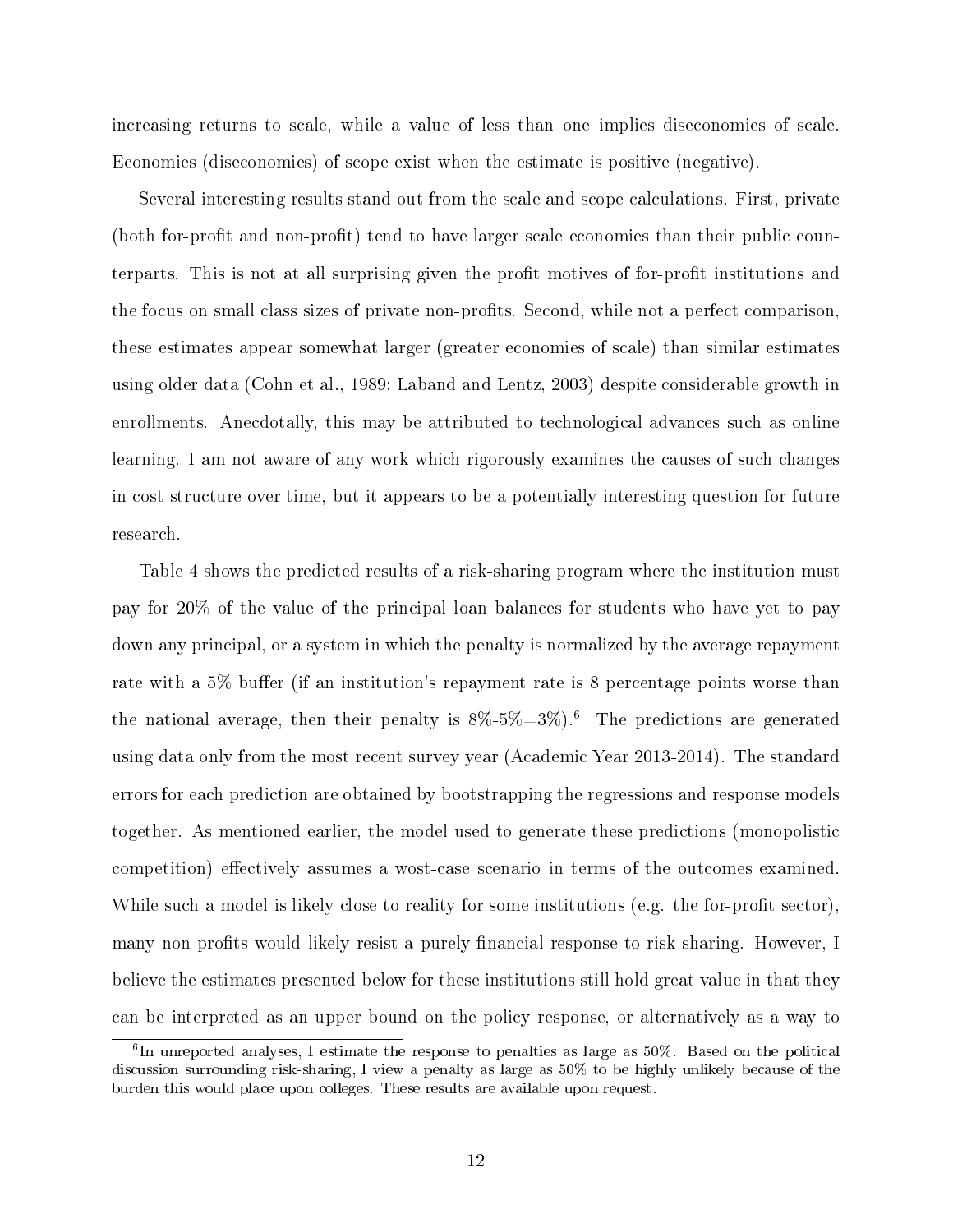gauge the magnitude of the loss in efficiency since equivalent cuts would need to be made in order to balance budgets following implementation.

The first row of each panel shows the median predicted increase in annual in-state tuition (in constant 2014 dollars). The largest increases, as would be expected, are seen in the institutions with the highest default rates, loan amounts, and prevalence of loans. Tuition at for-profit institutions would be expected to rise by \$150-\$250 per year for the typical institution under a 20% risk-sharing plan  $(2\%)$ , or a slightly more modest \$100-\$200 under a normalized risk-sharing system. For all other institution types, the tuition hikes would be considerably smaller, mostly below 2% under a 20% risk-sharing penalty and negligible under a normalized penalty structure. The disparity between the institutinoal types, particularly under the normalized system, is due to the fact that most of the schools who fall signicantly below the national average are for profit institutions. While this is true of a number of community colleges as well, the average loan balence at these schools is low relative to the for-profit sector, meaning much smaller penalties.

So is a risk-sharing program a good idea? The answer depends on how much institutions will focus on reducing student defaults due to the new incentives and the type of student who is likely to be pushed out of higher education as a result. The above results imply that even a relatively modest improvement in default rates would make the program a sensible one. While there is no way to know for sure that this type of behavior would occur, we can look at the implementation of stricter default standards in 1991 as a guide. Only the worst institutional offenders were punished with a loss of federal financial aid (default rates greater than  $30\%$  as a result of the 1991 law change, but this also means that only a subset of schools faced any change in incentives whatsoever (a school with a 20% default rate had no incentive to change their behavior because they were not close to the threshold). Average 2-year cohort default rates dropped from 22.4% in 1990 to 15% in 1992 (a 33% drop!) and continued to decline over the next several years.

The downside to such a program is apparent from the above results, a potential reduction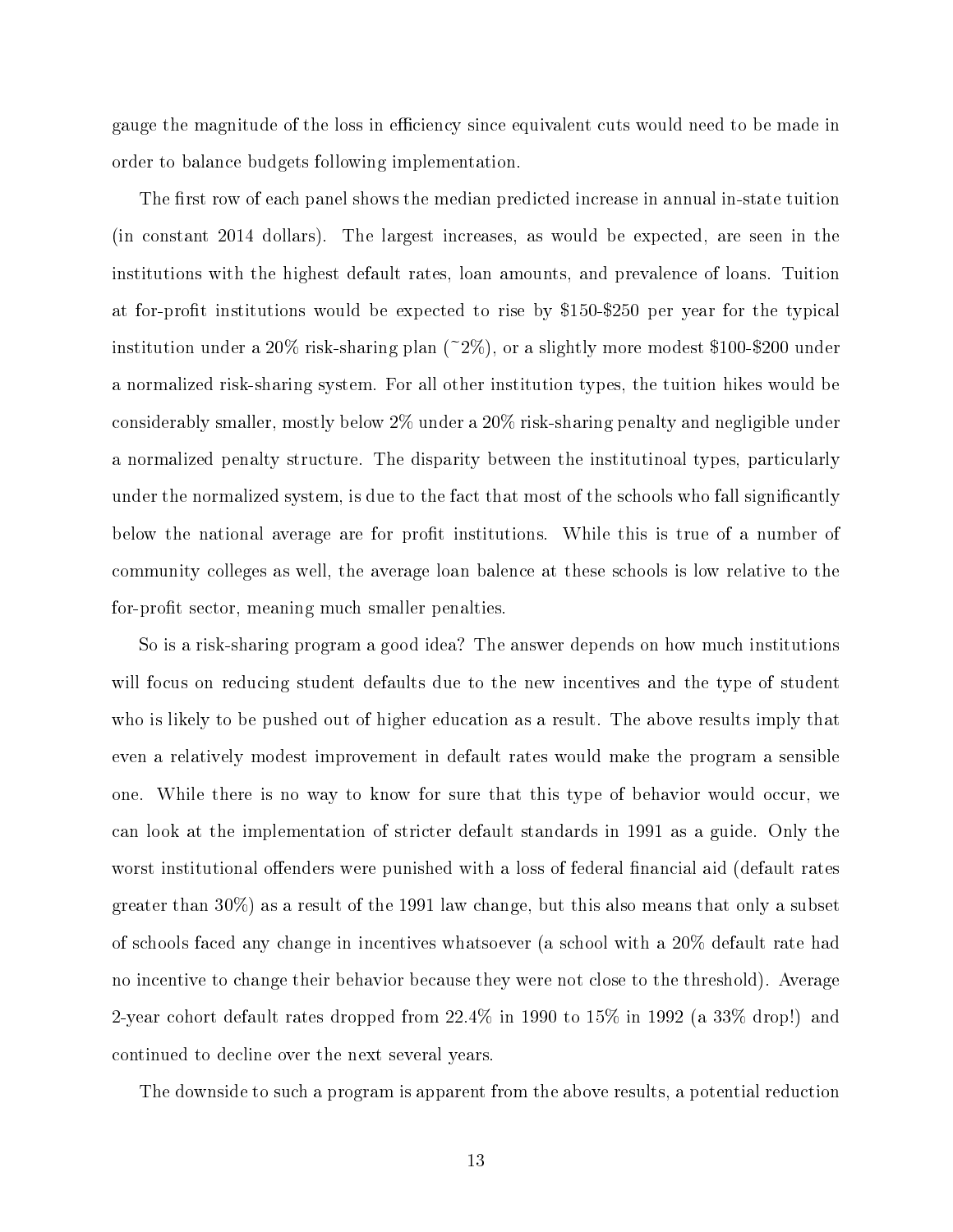in college graduates and an increase in tuition. While there would almost certainly be some reduction in college graduates from a risk-sharing program, there are many reasons to believe the overall impact would be small. Non-profit institutions, particularly public 2-year institutions, would likely absorb many students displaced from their for-profit counterparts since their goal is definitionally not profit-maximization.

However, tuition increases are a much greater concern if some sort of risk-sharing program is implemented. Given the substantial increase in tuition over the past several decades, policymakers must be mindful of any additional cost pressure which is put on postsecondary institutions. Fortunately, since a risk-sharing program will save money, these funds could be reinvested in institutions which achieve low default rates, putting downward pressure on ballooning tuition.

One final limitation of this study is that it ignores any general equilibrium impact on institutional decisions, in other words some institutions may decide to opt out of the Title IV system due to the new regulatory structure imposed by a risk-sharing policy. This is already an issue at a number of community colleges, and has the potential to limit college access for some students who are unable or unwilling to take out private student loans, which often carry less generous terms than those offered by the federal government (Cochrane and Szabo-Kubitz, 2014).

# 5 Conclusion

As student loan debt continues to rise, a wide variety of policies aimed at reducing student debt and default rates have been proposed. This paper seeks to evaluate the costs and benefits of one such proposal, often referred to as risk-sharing. Under a risk-sharing program, postsecondary institutions would be obligated to pay for a portion of the debt which is defaulted on by their students. In contrast to current regulations involving default rates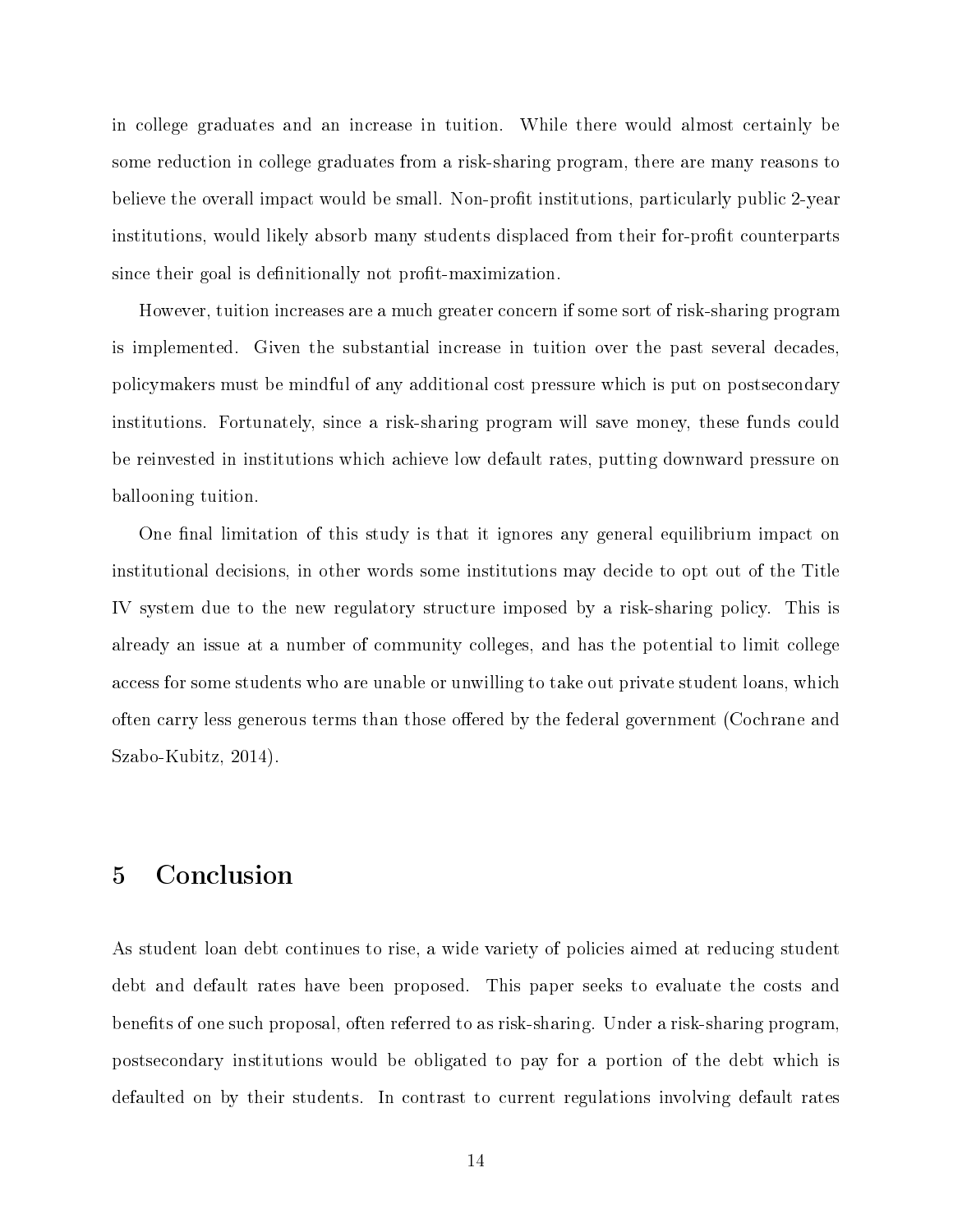which are only binding for schools with very high default rates, a risk-sharing program would incentivize all institutions to reduce their default rates.

This paper examines the potential response of institutions to the introduction of risksharing under a variety of scenarios involving the magnitude of institutional penalties and the tuition elasticity of demand. I find that even a small degree of improvement in default rates (10%) would lead to considerable savings in national student loan debt, with the bulk of the gains coming from 4-year for-profit institutions. Tuition increases are likely to be modest at most schools based on the results of this analysis, but policymakers should be aware that risk-sharing would put positive pressure on tuition rates. Furthermore, I find no evidence that there would be a sharp decline in overall cost efficiency in the event that a risk-sharing program induced students to enroll in a different educational sector.

When evaluating the tradeoffs inherent in a risk-sharing system, it is important to remember that rationale for such a program is not primarily to reduce the aggregate student loan debt burden (this would only be a pleasant by-product). The real goal is to tie the incentives of institutions to the financial futures of the students they serve. Moreover, the generic penalty structure which does not emphasize any particular reform is a feature rather than a flaw. Institutions will be incentivized to improve their students' outcomes through whatever means possible, with the optimal policies almost certainly differing across schools.

In general, any policy which improves graduation, reduces time to degree, or improves post-school earnings is incentivized under a risk-sharing system. At institutions with strong graduation rates, risk-sharing might lead to an increased focused on academic advising, internship, and career placement services. At schools where students take an exceptionally long time to graduate (accruing more debt and spending additional time outside of the labor force), administrators could look at whether credit requirements have become overly burdensome.<sup>7</sup> Most importantly, I find that the burden of risk-sharing would, in practice, fall primarily on those institutions whose students take out substantial debt and who fare

<sup>&</sup>lt;sup>7</sup>For instance, a recent study found that more than half of Associate'. Degrees nationally require 67 or more credits for what is traditionally a 60 credit degree (Johnson et al., 2012).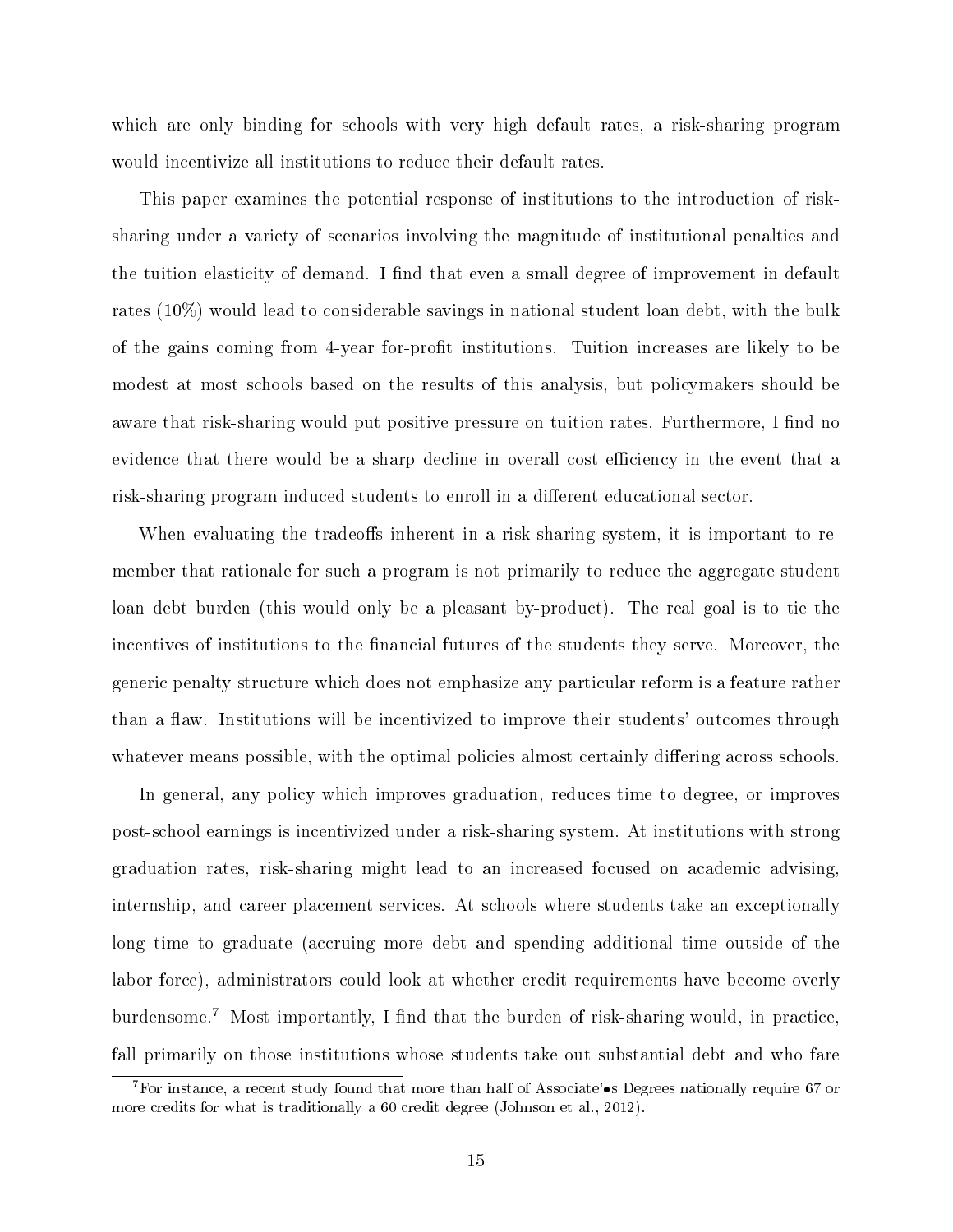poorly in the labor market. This group of schools is disproportionately, but not exclusively, made up of for-profit institutions. Although beyond the scope of the analysis in this paper, extending a risk-sharing system to all Title IV institutions (as opposed to just the for-profit sector or those with high rates of default) is likely far more politically feasible. The fact that I find most schools would be largely unaffected under a risk-sharing system is evidence that even if one believes such a policy to be distortionary for traditional nonprofits, the distortion is likely small.

## References

- C. Avery and S. Turner, "Student loans: Do college students borrow too much-or not enough?" Journal of Economic Perspectives, vol.  $26(1)$ , pp.  $165-192$ ,  $2012$ .
- M. Brown, S. Caldwell, and S. Sutherland, "Just released: Young student loan borrowers remained on the sidelines of the housing market in 2013," Federal Reserve Bank of New York Economics Blog, Tech. Rep., May 2014.
- S. Cellini, "Financial aid and for-profit colleges: Does aid encourage entry," Journal of Policy Analysis and Management, vol.  $29(3)$ , pp.  $526-552$ ,  $2010$ .
- -, "For-profit higher education: An assessment of costs and benefits," National Tax Journal, vol.  $65(1)$ , pp.  $153-180$ ,  $2012$ .
- S. Cellini and L. Chaudhary, "The labor market returns to a for-profit college education," Economics of Education Review, vol. 43, pp.  $125-140$ ,  $2014$ .
- S. Cellini and C. Goldin, "Does federal student aid raise tuition? new evidence on for-profit colleges," American Economic Journal: Economic Policy, vol.  $6(4)$ , pp. 174–206, 2014.
- A. Chung, "Choice of for-profit college," *Economics of Education Review*, vol. 31(6), pp. 1084-1101, 2012.
- D. Cochrane and L. Szabo-Kubitz, "At what cost? how community colleges that do not offer federal loans put students at risk. issue brief," Institute for College Access  $\&$  Success, Tech. Rep., 2014.
- E. Cohn, S. Rhine, and M. Santos, "Institutions of higher education as multi-product firms: Economies of scale and scope," Review of Economics and Statistics, vol. 71(2), pp. 284–290, 1989.
- R. Darolia, "Integrity versus access? the effect of federal financial aid availability on postsecondary enrollment," *Journal of Public Economics*, vol. 106, pp. 101–114, 2013.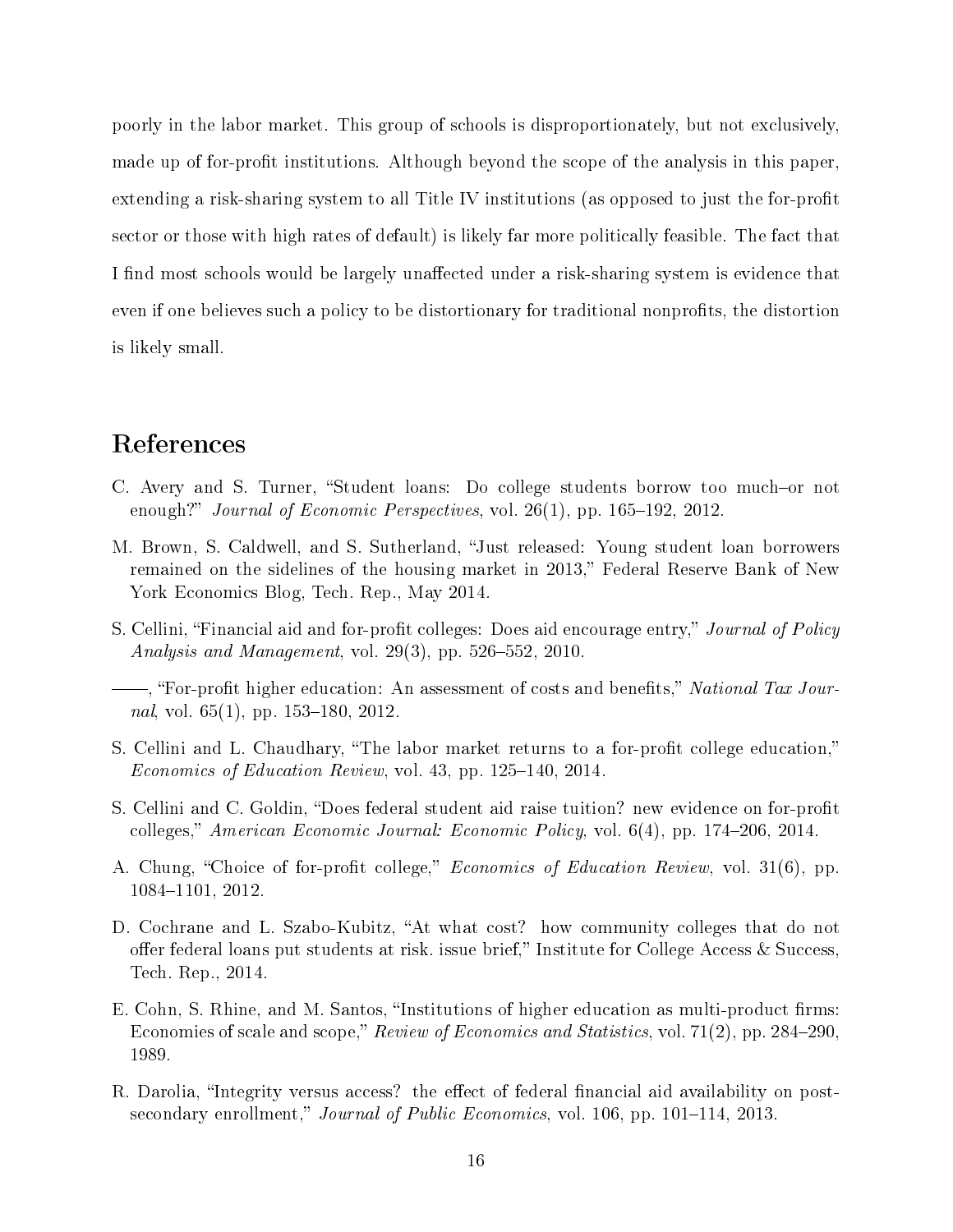- M. Dynarski, "Who defaults on student loans? findings from the national postsecondary student aid study," *Economics of Education Review*, vol.  $13(1)$ , pp.  $55-68$ , 1994.
- R. Ehrenberg, "American higher education in transition," Journal of Economic Perspectives, vol. 26 $(1)$ , pp. 193–216, 2012.
	- , What's the future of public higher education? a review essay on gary c. fethke and andrew j. policano's public no more: A new path to excellence for america's public universities," Journal of Economic Literature, vol.  $52(4)$ , pp.  $1142-1150$ , 2014.
- D. Gicheva, "Student loans or marriage? a look at the highly educated," 2016, economics of Education Review, Forthcoming.
- J. Gross, O. Cekic, D. Hossler, and N. Hillman, What matters in student loan default: A review of the research literature," Journal of Student Financial Aid, vol. 39(1), pp. 19–29, 2009.
- N. Hillman, "College on credit: A multilevel analysis of student loan default," The Review of Higher Education, vol.  $37(2)$ , pp.  $169-195$ ,  $2014$ .
- , "Borrowing and repaying student loans," *Journal of Student Financial Aid*, vol. 45(3), p. 5, 2015.
- O. Jaquette and N. Hillman, Paying for default: Change over time in the share of federal financial aid sent to institutions with high student loan default rates," Journal of Student Financial Aid, vol. 45(1), p. 2, 2015.
- N. Johnson, L. Reidy, M. Droll, and R. LeMon, "Program requirements for associates and bachelors degrees: A national survey," HCM Strategists, Tech. Rep., 2012.
- D. Laband and B. Lentz, "New estimates of economies of scale and scope in higher education," *Southern Economic Journal*, vol.  $70(1)$ , pp.  $172-183$ ,  $2003$ .
- K. Lang and R. Weinstein, "The wage effects of not-for-profit and for-profit certifications: Better data, somewhat different results," Labour Economics, vol. 24, pp. 230–243, 2013.
- B. Long, "How do financial aid policies affect colleges? the institutional impact of the georgia hope scholarship," Journal of Human Resources, vol.  $39(4)$ , pp.  $1045-1066$ ,  $2004$ .
- D. Lucca, T. Nadauld, and K. Shen, "Credit supply and the rise in college tuition: evidence from the expansion in federal student aid programs," Federal Reserve Bank of New York, Tech. Rep., 2015.
- J. Rothstein and C. Rouse, "Constrained after college: Student loans and early-career occupational choices," *Journal of Public Economics*, vol.  $95(1-2)$ , pp.  $149-163$ ,  $2011$ .
- G. Sav, "Panel data estimates of public higher education scale and scope economies," Atlantic *Economic Journal*, vol.  $39(1)$ , pp.  $143-153$ ,  $2011$ .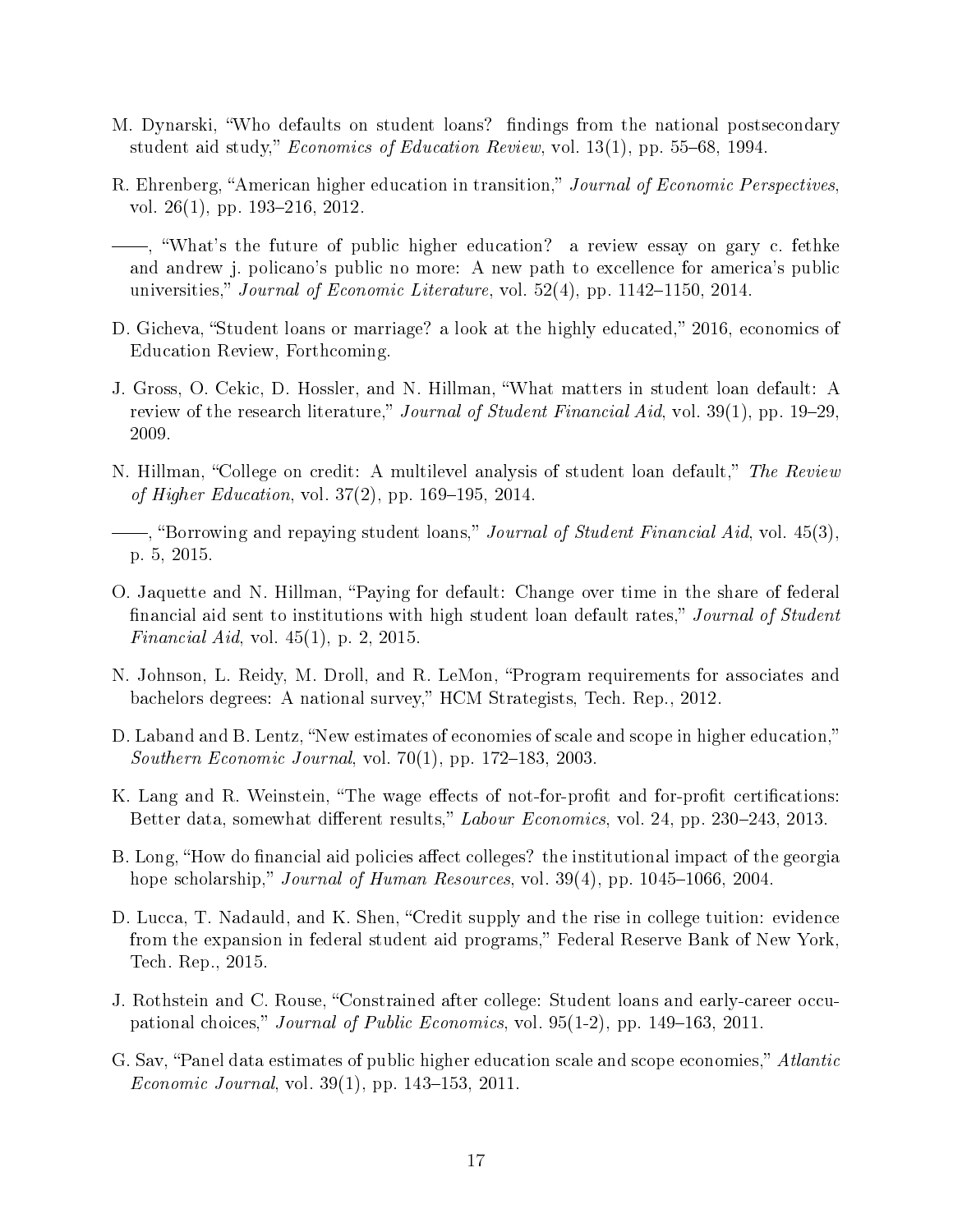- L. Stingell and J. Stone, "For whom the pell tolls: The response of university tuition to federal grants-in-aid,"  $Economics$  of  $Education$   $Review$ , vol.  $26(3)$ , pp.  $285-295$ ,  $2007$ .
- L. Turner, "The road to pell is paved with good intentions: The economic incidence of federal student grant aid," University of Maryland, Tech. Rep., 2014.
- D. Webber, "Are college costs worth it? how individual ability, major choice, and debt affect the return to schooling," Economics of Education Review, vol., p. Forthcoming, 2016.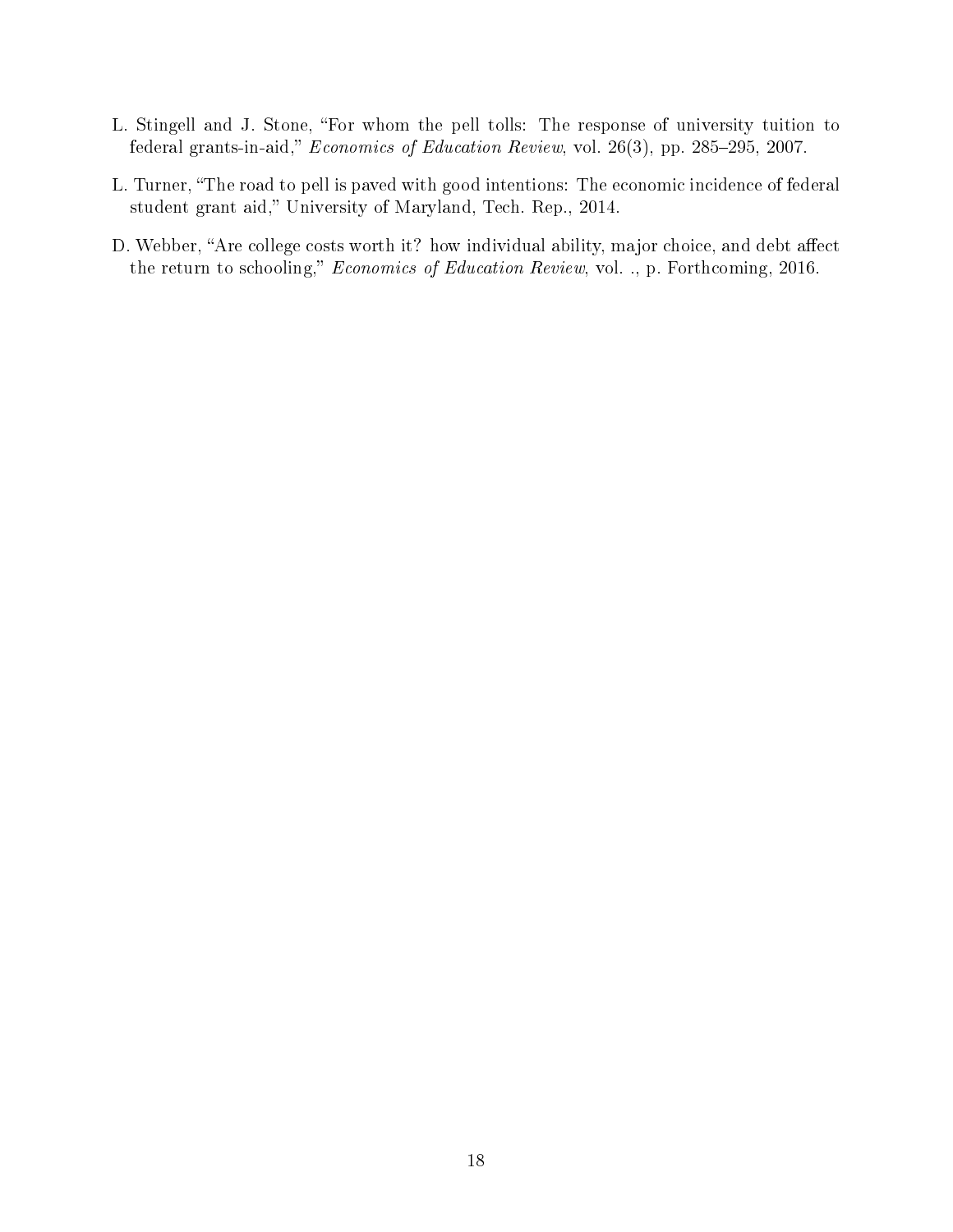|                                                                                  |            |             |                | Table 1: Summary Statistics |             |              |             |              |                 |                            |
|----------------------------------------------------------------------------------|------------|-------------|----------------|-----------------------------|-------------|--------------|-------------|--------------|-----------------|----------------------------|
|                                                                                  | Public PhD | Private PhD | Public Masters | Private Masters             | Public 4 yr | Private 4 yr | Public 2 yr | Private 2 yr | For Profit 4 yr | For profit $2~\mathrm{yr}$ |
| Undergraduate Enrollment                                                         | 17787      | 6974        | 5822           | 2005                        | 2323        | 1073         | 2235        | 224          | 465             | 170                        |
| Graduate Enrollment                                                              | 3993       | 2660        | 949            | 500                         |             |              |             |              |                 |                            |
| Research Exp. (\$Millions)                                                       | 57.3       | 117         |                |                             |             |              |             |              |                 |                            |
| Average Faculty Exp.                                                             | 55961      | 70554       | 58082          | 51802                       | 52742       | 49840        | 57878       | 48957        | 32607           | 27800                      |
| Graduation Rate                                                                  | 553        | 724         | .424           | 542                         | 369         | 551          | 224         | 516          | 38              | 628                        |
| % Students with loan                                                             | $\ddot{4}$ | 54          | $\ddot{ }$     | 69.                         | Ş.          | 57           | 급           | 59.          | 82              | .76                        |
| Average loan amount                                                              | 3939       | 5270        | 3432           | 4779                        | 3517        | 4347         | 2713        | 3979         | 6885            | 5109                       |
| Annual In-state Tuition                                                          | 4284       | 22863       | 3590           | 15750                       | 3138        | 5612         | 2013        | 9075         | 12397           | 9600                       |
| % Repayment within 3 years                                                       | .825       | 878         | .750           | 818                         | 7312        | 789          | 581         | .685         | 463             | 506                        |
| $#$ Institutions                                                                 | 155        | 103         | 236            | 331                         | 100         | 509          | 867         | 102          | 514             | 884                        |
| Total observations                                                               | 3,461      | 2,259       | N<br>5,23      | 6,796                       | 2,033       | 0,890        | 18,153      | 1,528        | 4,746           | 4,852                      |
| Each cell represents the median value of the variable for each institution type. |            |             |                |                             |             |              |             |              |                 |                            |
| 19                                                                               |            |             |                |                             |             |              |             |              |                 |                            |
|                                                                                  |            |             |                |                             |             |              |             |              |                 |                            |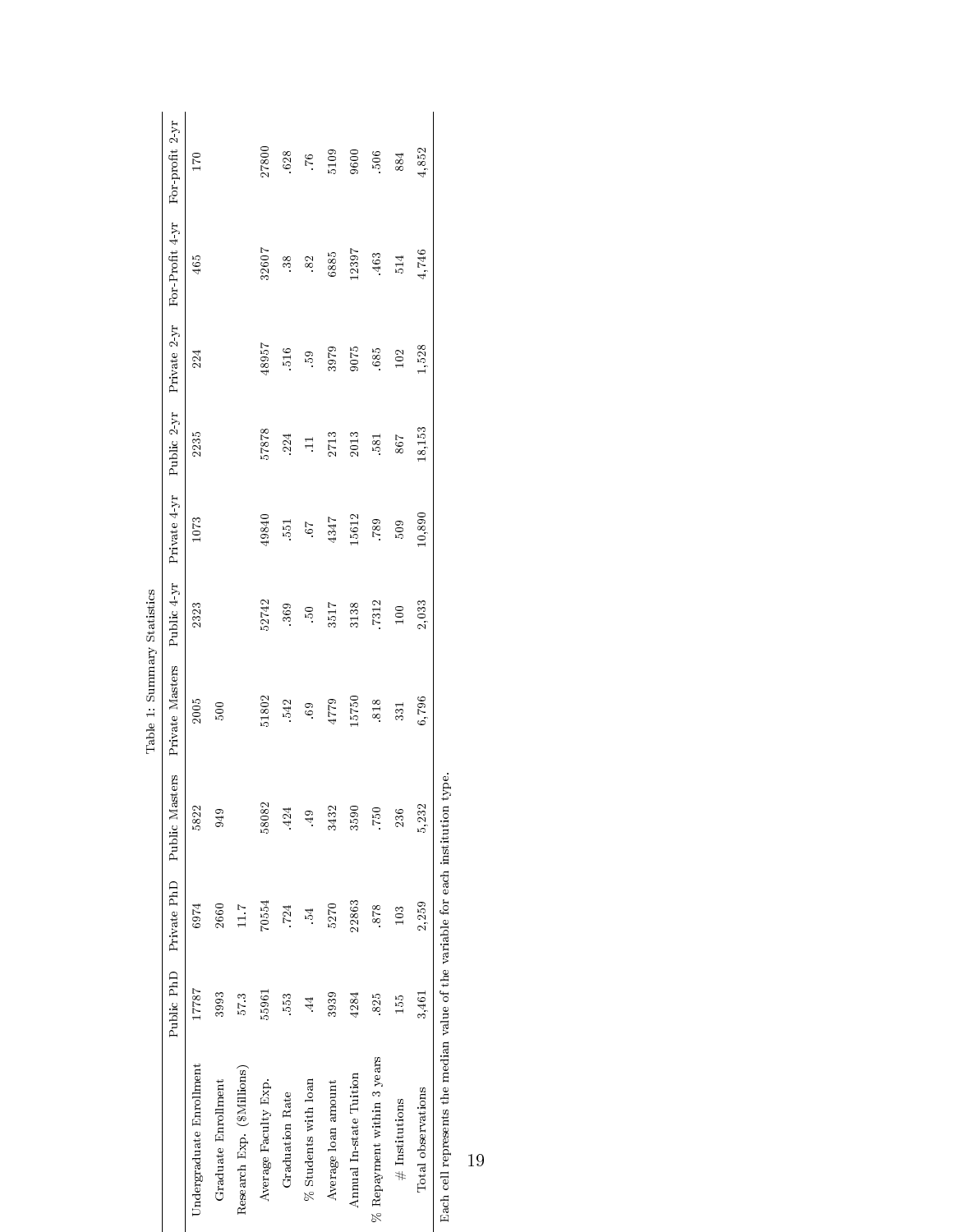|                                                    |                             |                               |                |                 | Table 2: Cost Regressions |              |                           |              |                 |                 |
|----------------------------------------------------|-----------------------------|-------------------------------|----------------|-----------------|---------------------------|--------------|---------------------------|--------------|-----------------|-----------------|
|                                                    | Public PhD                  | Private PhD                   | Public Masters | Private Masters | Public 4 yr               | Private 4 yr | Public 2 yr               | Private 2 yr | For Profit 4 yr | For profit 2 yr |
| Under                                              | $13,631***$                 | $16,958***$                   | $8,840***$     | $8,107***$      | 6,342                     | $7,248***$   | $6,377***$                | 8,044 ***    | $5,476***$      | $9,186***$      |
|                                                    | (2,470)                     | (7, 831)                      | (926.4)        | (1,386)         | (5, 642)                  | (1,006)      | (420.3)                   | (2,064)      | (1, 147)        | (1,085)         |
| Under <sub>2</sub>                                 | $-0.0509$                   | $0.847\,$                     | $0.0811*$      | $0.578***$      | $1.186***$                | $-0.0996*$   | $0.0915***$               | $1.132***$   | 0.00436         | $0.744***$      |
|                                                    | (0.181)                     | (1.018)                       | (0.0426)       | (0.222)         | (0.474)                   | (0.0534)     | (0.0308)                  | (0.356)      | (0.00626)       | (0.206)         |
| Grad                                               | $12,039***$                 | 3,668                         | 2,598          | $2,\!556$       |                           |              |                           |              |                 |                 |
|                                                    | (5, 214)                    | (12, 844)                     | (1,710)        | (1,573)         |                           |              |                           |              |                 |                 |
| Grad <sub>2</sub>                                  | $1.670\,$                   | 2.693                         | $-0.0333$      | $0.909***$      |                           |              |                           |              |                 |                 |
|                                                    | (1.738)                     | (2.626)                       | $(1.040)$      | (0.303)         |                           |              |                           |              |                 |                 |
| Research                                           | $1.520***$                  | $1.561***$                    |                |                 |                           |              |                           |              |                 |                 |
|                                                    | (0.211)                     | (0.567)                       |                |                 |                           |              |                           |              |                 |                 |
| Research <sub>2</sub>                              | $2.33e-09***$               | $-1.17e-09**$                 |                |                 |                           |              |                           |              |                 |                 |
|                                                    | (7.98e.10)                  | (5.72e.10)                    |                |                 |                           |              |                           |              |                 |                 |
| $\mathrm{Under}^*\mathrm{Grad}$<br>$\overline{20}$ | $-2.199***$                 | $-1.365$                      | $0.0221\,$     | $-1.962***$     |                           |              |                           |              |                 |                 |
|                                                    | (0.940)                     | (3.184)                       | (0.416)        | (0.503)         |                           |              |                           |              |                 |                 |
| Under*Research                                     | $3.64e-05***$               | $0.000178***$                 |                |                 |                           |              |                           |              |                 |                 |
|                                                    | $(1.48e-05)$                | $(8.87e-05)$                  |                |                 |                           |              |                           |              |                 |                 |
| Grad*Research                                      | $0.000161***$               | $2.39e-05$                    |                |                 |                           |              |                           |              |                 |                 |
|                                                    | $(3.03e-05)$                | (0.000102)                    |                |                 |                           |              |                           |              |                 |                 |
| Faculty Salary                                     | 12.55                       | $32.61\,$                     | 12.86          | $12.01\,$       | $5.255*$                  | $4.995***$   | 11.03***                  | $0.102\,$    | 7.584           | $2.557***$      |
|                                                    | (8.862)                     | (155.6)                       | (9.163)        | (9.708)         | (3.164)                   | (2.225)      | (2.758)                   | (0.127)      | (6.792)         | (1.082)         |
| Year FE                                            | $\ensuremath{\mathrm{Yes}}$ | $\operatorname{\mathsf{Yes}}$ | ${\rm Yes}$    | ${\rm Yes}$     | ${\rm Yes}$               | ${\rm Yes}$  | $\operatorname{Yes}$      | ${\rm Yes}$  | ${\rm Yes}$     | ${\rm Yes}$     |
| Institution FE                                     | ${\rm Yes}$                 | ${\rm Yes}$                   | ${\rm Yes}$    | ${\rm Yes}$     | ${\rm Yes}$               | ${\rm Yes}$  | $\ensuremath{\text{Yes}}$ | ${\rm Yes}$  | ${\rm Yes}$     | ${\rm Yes}$     |
| Observations                                       | 3,461                       | 2,259                         | 5,232          | 6,796           | 2,033                     | $10,\!890$   | 18,153                    | 1,528        | 4,746           | 4,852           |
| R squared                                          | 0.899                       | 0.841                         | 0.782          | 0.605           | 0.295                     | 0.438        | 0.640                     | 0.666        | 0.894           | 0.379           |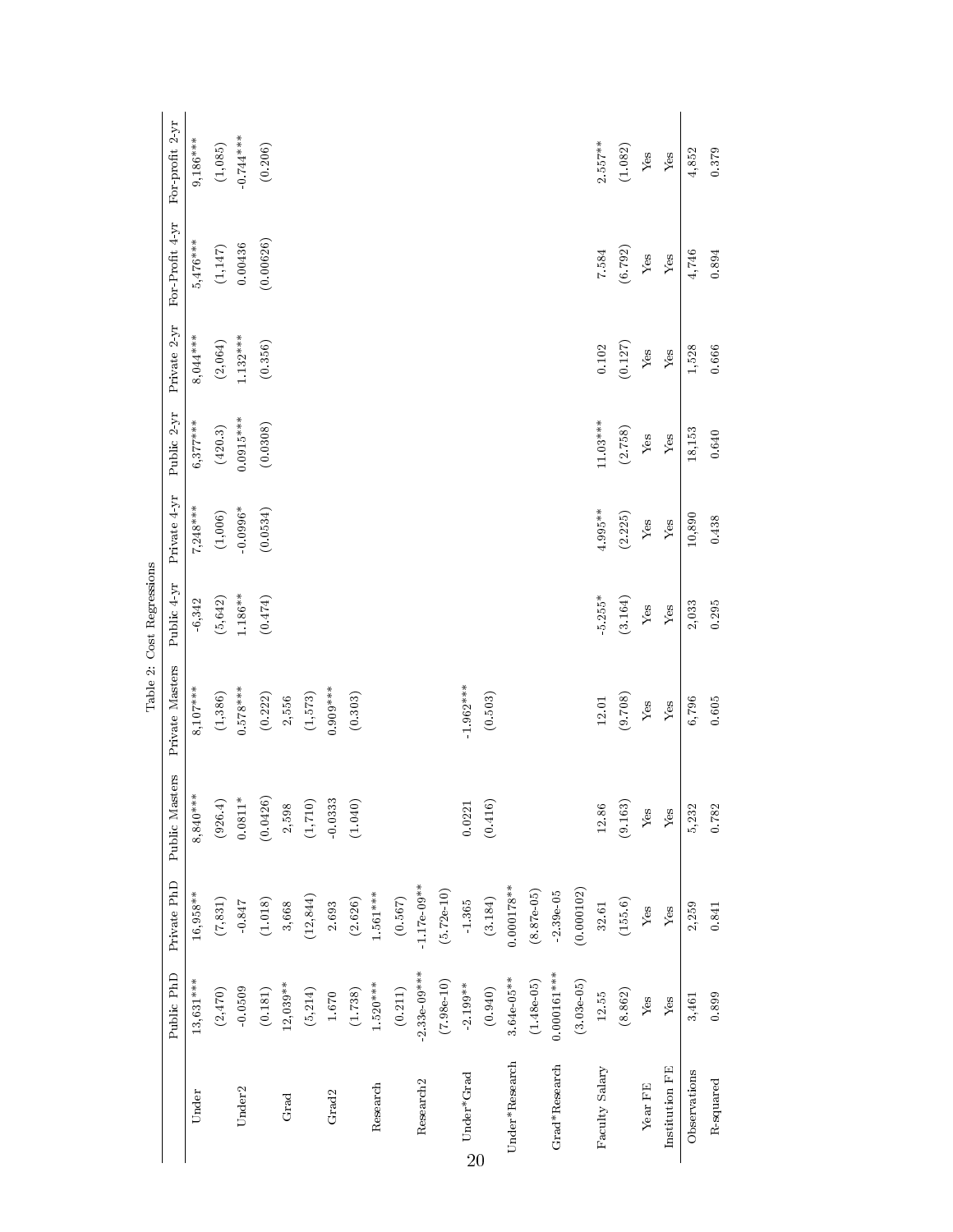|                                 | Public PhD | Private PhD | Public Masters | Private Masters | Public 4 yr | Private 4 yr | Public 2 yr | Private 2 yr | For Profit 4 yr | For profit $2\,$ yr |
|---------------------------------|------------|-------------|----------------|-----------------|-------------|--------------|-------------|--------------|-----------------|---------------------|
| Ray Economies of Scale          | $1.309\,$  | 1.121       | 1.339          | $1.855\,$       |             |              |             |              |                 |                     |
|                                 | (.0869)    | (.1361)     | (.0521)        | (.0815)         |             |              |             |              |                 |                     |
| Economies of Scale              |            |             |                |                 |             |              |             |              |                 |                     |
| (Undergrad)                     | $1.258\,$  | .8580       | $4907$         | .9659           | .2296       | 2.667        | $1.518\,$   | $1.621\,$    | $2.6\,14$       | 1.238               |
|                                 | (.4839)    | (.4925)     | (.0695)        | (.0958)         | (2.813)     | (114)        | (.0549)     | (.4256)      | (.3691)         | (.0839)             |
| (Graduate)                      | 2.367      | $4.145\,$   | 30.83          | 18.56           |             |              |             |              |                 |                     |
|                                 | (2.559)    | (1.753)     | (14.67)        | (7.936)         |             |              |             |              |                 |                     |
| (Research)                      | $1.24\,$   | $1.6005\,$  |                |                 |             |              |             |              |                 |                     |
|                                 | (.1508)    | (.4946)     |                |                 |             |              |             |              |                 |                     |
| Economies of Scope              |            |             |                |                 |             |              |             |              |                 |                     |
| $(\mathtt{Undergrad})$          | .1346      | .0083       | $0000 -$       | $050$ .         |             |              |             |              |                 |                     |
|                                 | (7780.)    | (.1170)     | (.0183)        | (.0083)         |             |              |             |              |                 |                     |
| $\mathcal{L}^{\text{Graduate}}$ | .1229      | .0823       | $-0009$        | 0500            |             |              |             |              |                 |                     |
|                                 | (.0748)    | (.1085)     | (.0183)        | (.0083)         |             |              |             |              |                 |                     |
| (Research)                      | .1240      | .0536       |                |                 |             |              |             |              |                 |                     |
|                                 | (.0254)    | (.019)      |                |                 |             |              |             |              |                 |                     |